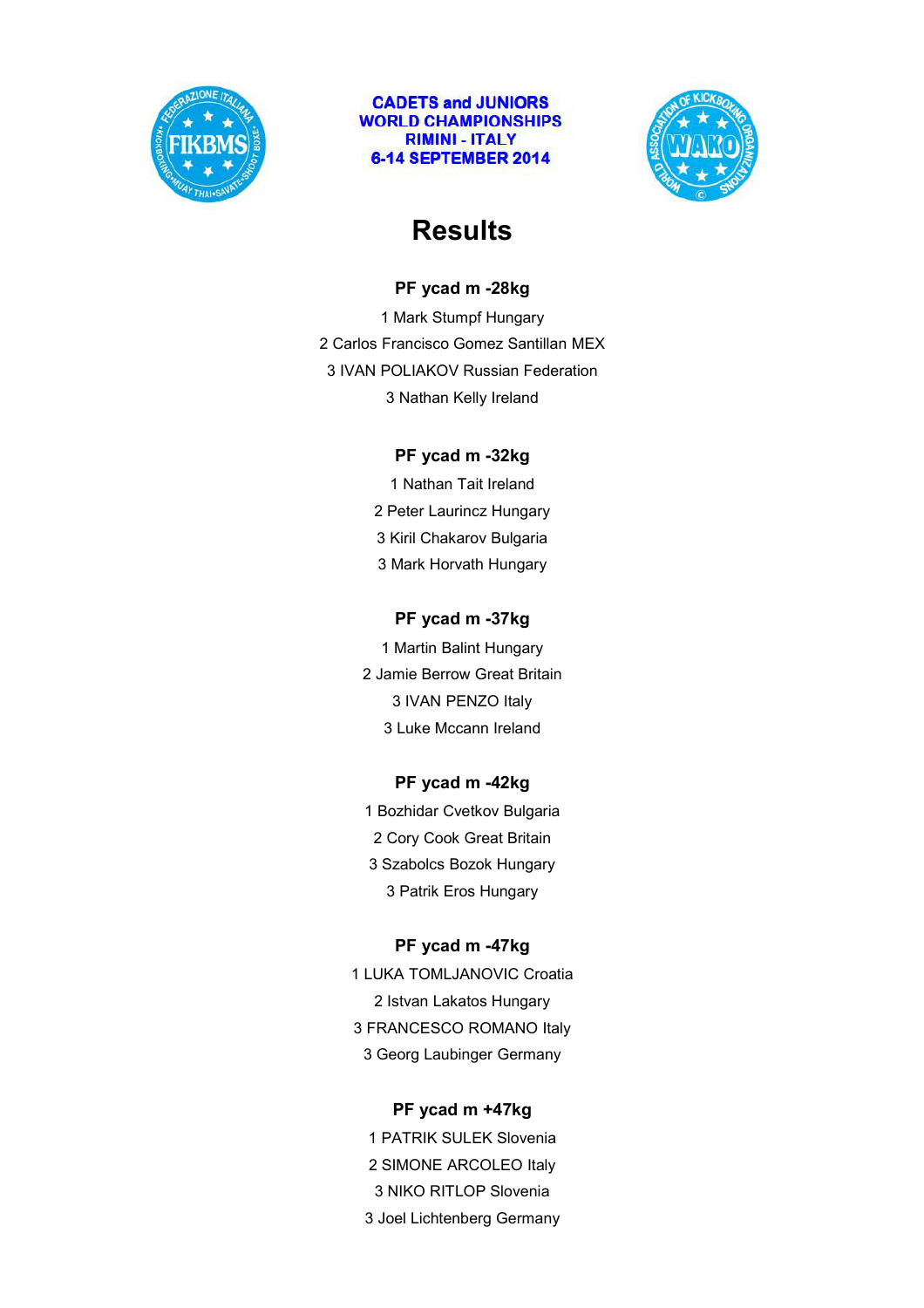



### **PF ycad f -28kg**

1 Ekaterina Ivanova Bulgaria 2 Ali Suzan Germany 3 JOSIPA BOBANOVIC Croatia 3 Hanga Hegedus Hungary

### **PF ycad f -32kg**

1 CHIARA TEODORANI Italy 2 FRANCESCA CECI Italy 3 Aoife Bailey Ireland 3 MARTA PAWLIKOWSKA Poland

## **PF ycad f -37kg**

1 GIORGIA RUSSO Italy 2 GIADA BOSCOLO MENEGUOLO Italy 3 OLIWIA RUCINSKA Poland 3 Chloe Roberts Great Britain

## **PF ycad f -42kg**

1 LARA VUZEM VAJDA Slovenia 2 GAIA DI BERNARDO Italy 3 LORENA GAZILJ Croatia 3 MALLORY HAIG Canada

## **PF ycad f -47kg**

1 Nele Feuer Germany 2 Kiara Mager Germany 3 ANGELICA MANCA Italy 3 MARIKA DI CARLO Italy

## **PF ycad f +47kg**

1 NIKOLETA NIKOLOUZOU Greece 2 Kim Seifert Germany 3 ANDREA DAMJANOVIC Croatia 3 ASIA VALENTINA OTRANTO Italy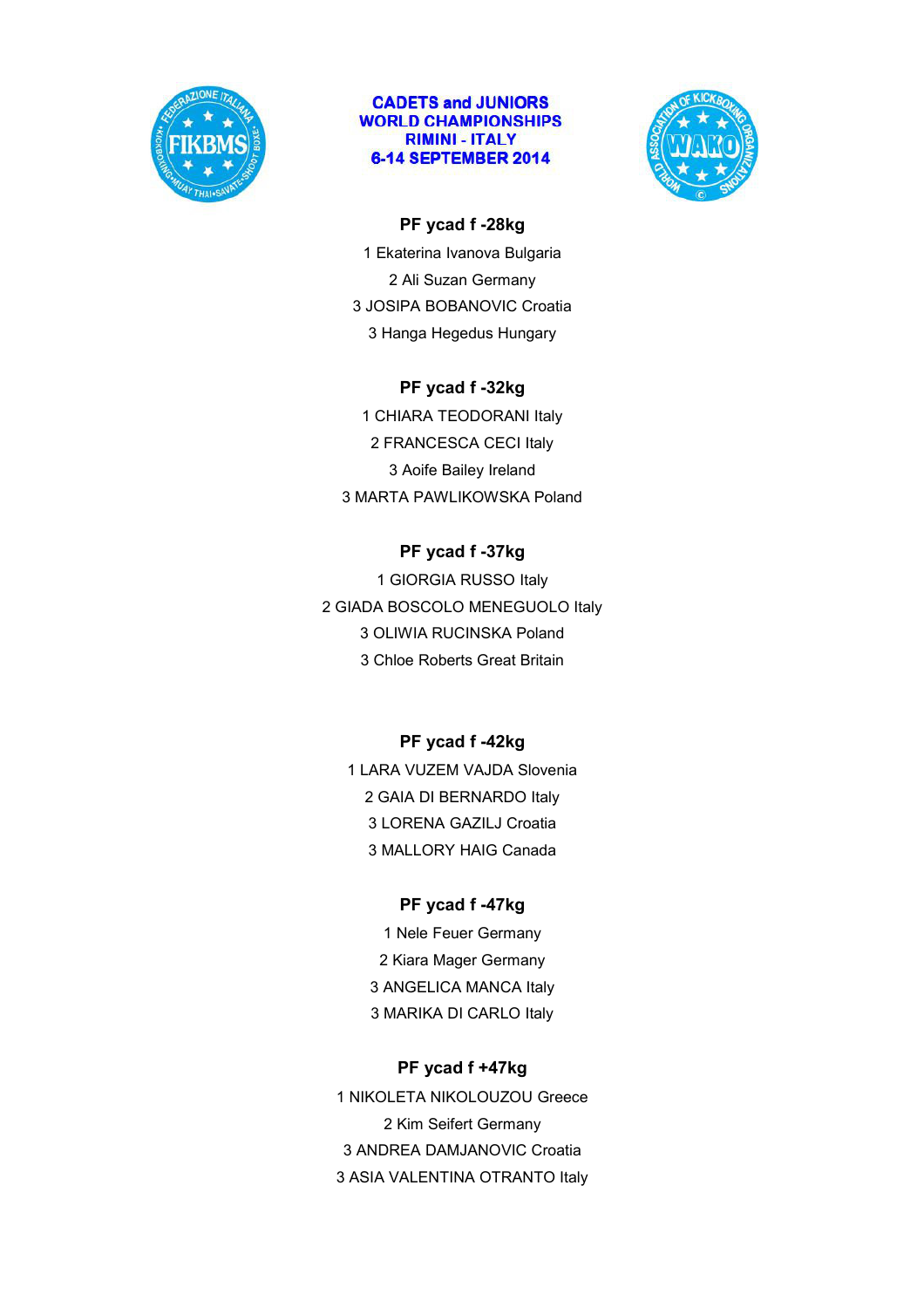



### **PF ycad TEAM**

1 Hungary 1. Hungary 2 Team Italy 1 Italy 3 Team Italy 2 Italy 3 Team Ireland Ireland

#### **PF ocad m -42kg**

1 Adam Condon Ireland 2 ANATOLY NIKIFOROV Russian Federation 3 Roland Viczian Hungary 3 Tibor Czar Hungary

## **PF ocad m -47kg**

1 GRIGORY LANGAVYY Russian Federation 2 SOKOLOVSKII DANIIL Russian Federation 3 Donat Hrabovszki Hungary 3 Kimmy Zaman Great Britain

## **PF ocad m -52kg**

1 Borislav Radulov Bulgaria 2 RICCARDO BELLEMO Italy 3 Marton Sziffer Hungary 3 DOMEN JERMAN Slovenia

#### **PF ocad m -57kg**

1 Dimitar Vasilev Bulgaria 2 RAFAEL AYSOV Russian Federation 3 James Duffy Ireland 3 Gabor Sallai Hungary

#### **PF ocad m -63kg**

1 Tamas Kopradi Hungary 2 Philipp Pollheimer Austria 3 Ramin Dehyar Germany 3 SERGEI ZHIDKOV Russian Federation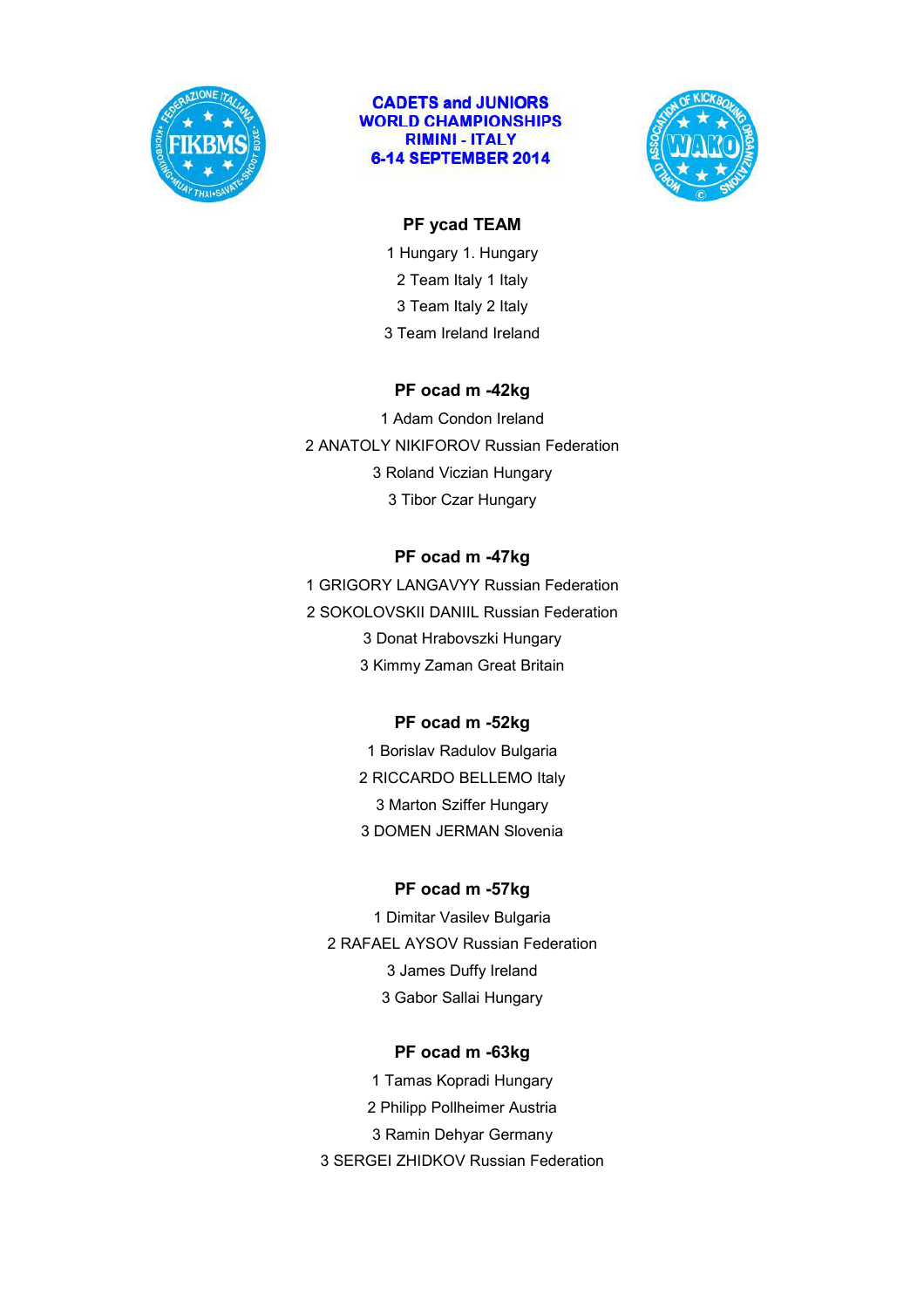



#### **PF ocad m -69kg**

1 NICOLA ALBANESE Italy 2 Zoltan Balint Hungary 3 Kristofer Szasz Hungary 3 PAVEL MOISEEV Russian Federation

### **PF ocad m +69kg**

1 DAVIDE GUFFANTI Italy 2 NIKOLAI KUZNETSOV Russian Federation 3 ANDREA COSTABILE Italy 3 Leon Greier Germany

## **PF ocad f -42kg**

1 Iva Stoimenova Bulgaria 2 SARA PESUT Croatia 3 Leah Farrell Ireland 3 Gabriela Katsarova Bulgaria

## **PF ocad f -46kg**

1 DARIA NEFEDOVA Russian Federation 2 Dorina Lencses Hungary 3 Dominika Gumanova Slovakia 3 GRACIJA MARIC Croatia

## **PF ocad f -50kg**

1 Boglarka Laurincz Hungary 2 MARTINA ROSSI Italy 3 JUSTYNA ROSLON Poland 3 Vanessa Palzer Austria

## **PF ocad f -55kg**

1 Anne Helmboldt Germany 2 Darian Itzel Ruiz Martinez MEX 3 ANASTASIIA RUKALEEVA Russian Federation 3 CAROL SCACCHI Italy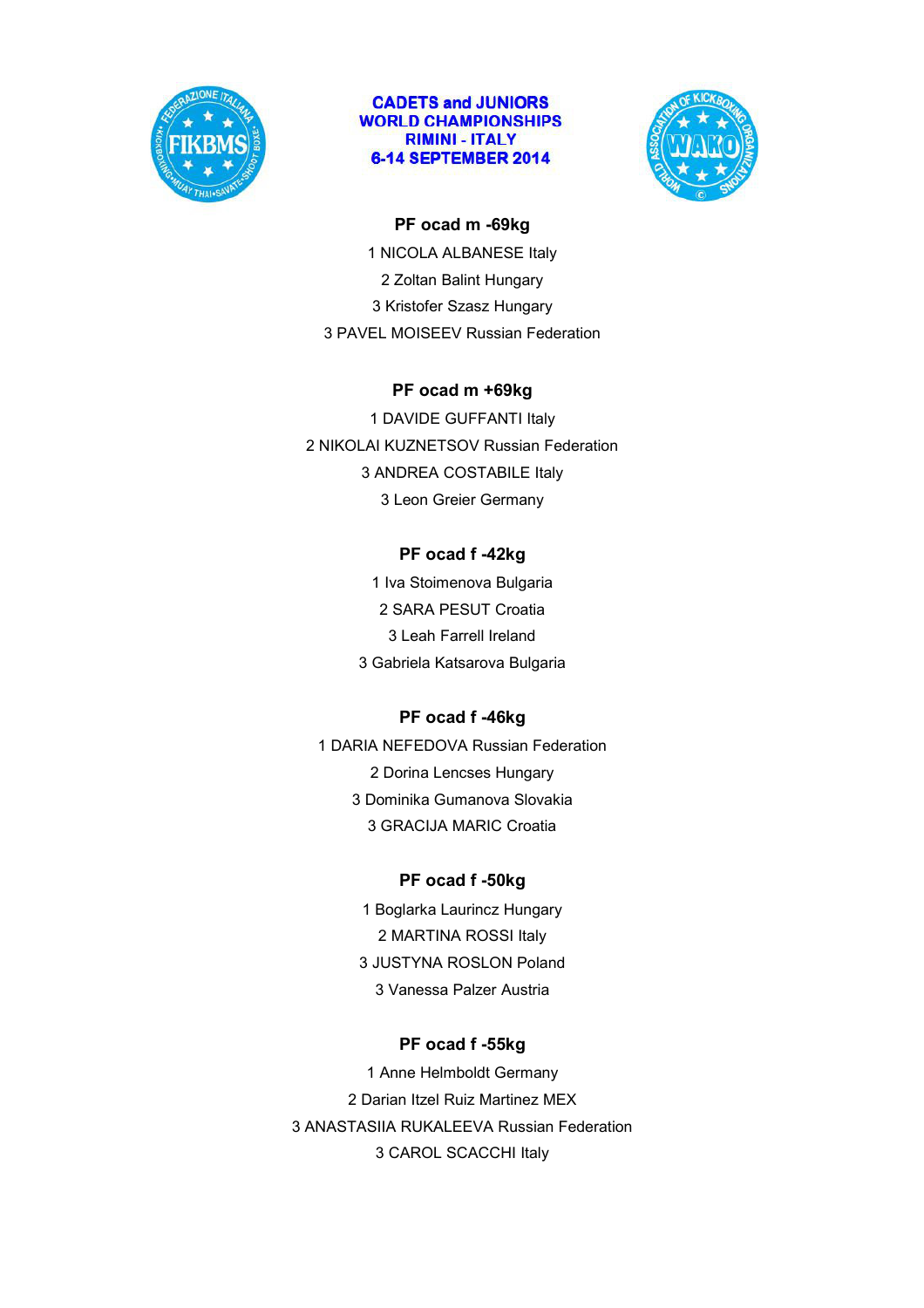



#### **PF ocad f -60kg**

1 Karyna Nikitina Ireland 2 Lorna Greatbach Great Britain 3 Paris Jackson Great Britain 3 EVITA LARA BRKIC Croatia

#### **PF ocad f -65kg**

1 Pauline Schlau Germany 2 Michelle Langer Germany 3 ALTEA CADENAZZI Italy 3 Rebeka Berta Hungary

### **PF ocad f +65kg**

1 Jordan Doran Ireland 2 Nicole Moss Great Britain 3 DEBORA MAFEZZONI Italy 3 ALEXANDRAÂ KRAPIVINA Russian Federation

## **PF ocad TEAM**

1 Hungary 2. Hungary 2 Team Italy 1 Italy 3 Team Bulgaria Bulgaria 3 Hungary 1. Hungary

## **PF jun m -57kg**

1 Elijah Everill Great Britain 2 Dimitar Dyakov Bulgaria 3 Fletch Thomas Great Britain 3 IOANNIS LYRITIS Greece

#### **PF jun m -63kg**

1 Ronan Smith Ireland 2 Dereece Williams Great Britain 3 DAVID PINTORE Italy 3 GABRIELE LANZILAO Italy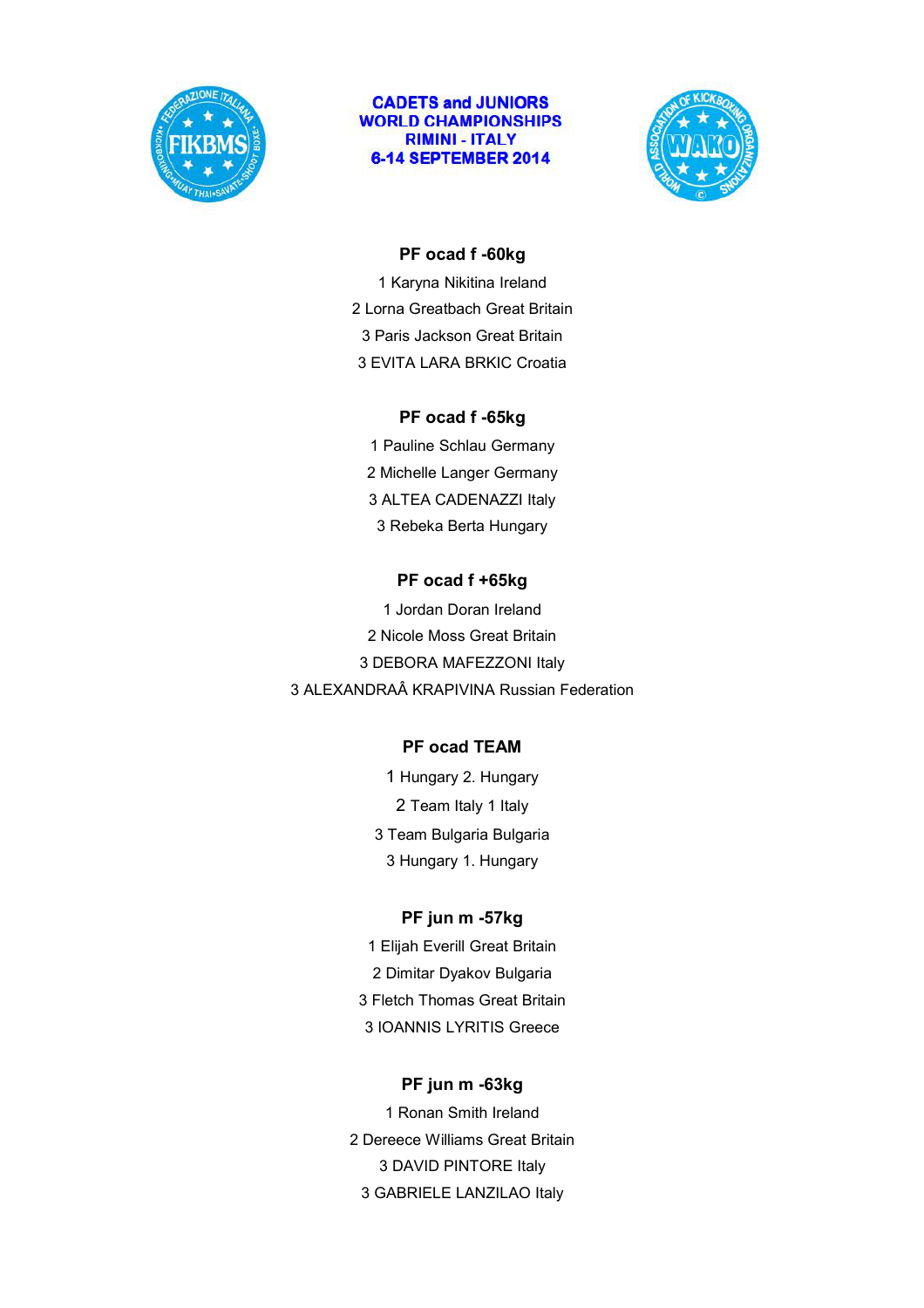



### **PF jun m -69kg**

1 Colm Carroll Ireland 2 Jeno Rohonczi Hungary 3 ALEKSEI NOVOSELTCEV Russian Federation 3 EMMANOYIL ZAGARIS Greece

#### **PF jun m -74kg**

1 BIIBOLAT SHAHBOLATOV Russian Federation 2 GIANNI DI BERNARDO Italy 3 Dean Apicella Great Britain 3 GASPER MLAKAR VALENTIN Slovenia

#### **PF jun m -79kg**

1 Riccardo Albanese Italy 2 NIKOLAOS NOMIKOS Greece 3 FRANCESCO LUGHETTA Italy 3 Erdei Bruno Hungary

#### **PF jun m -84kg**

1 Dimitar Videnov Bulgaria 2 STEFANOS ZOTO Greece 3 Can Kaya Austria 3 GIUSEPPE ANGELINO Italy

#### **PF jun m -89kg**

1 Ryan Marlow Great Britain 2 ANDREA BOSCOLO BIELO Italy 3 DANIELE VITIELLO Italy 3 Luka Vindis Slovenia

#### **PF jun m -94kg**

1 Gabor Harangozo Hungary 2 CHRISTOS PAPASARAFIANOS Greece 3 GIACOMO CANATO Italy 3 OKTAY CAKAR Turkey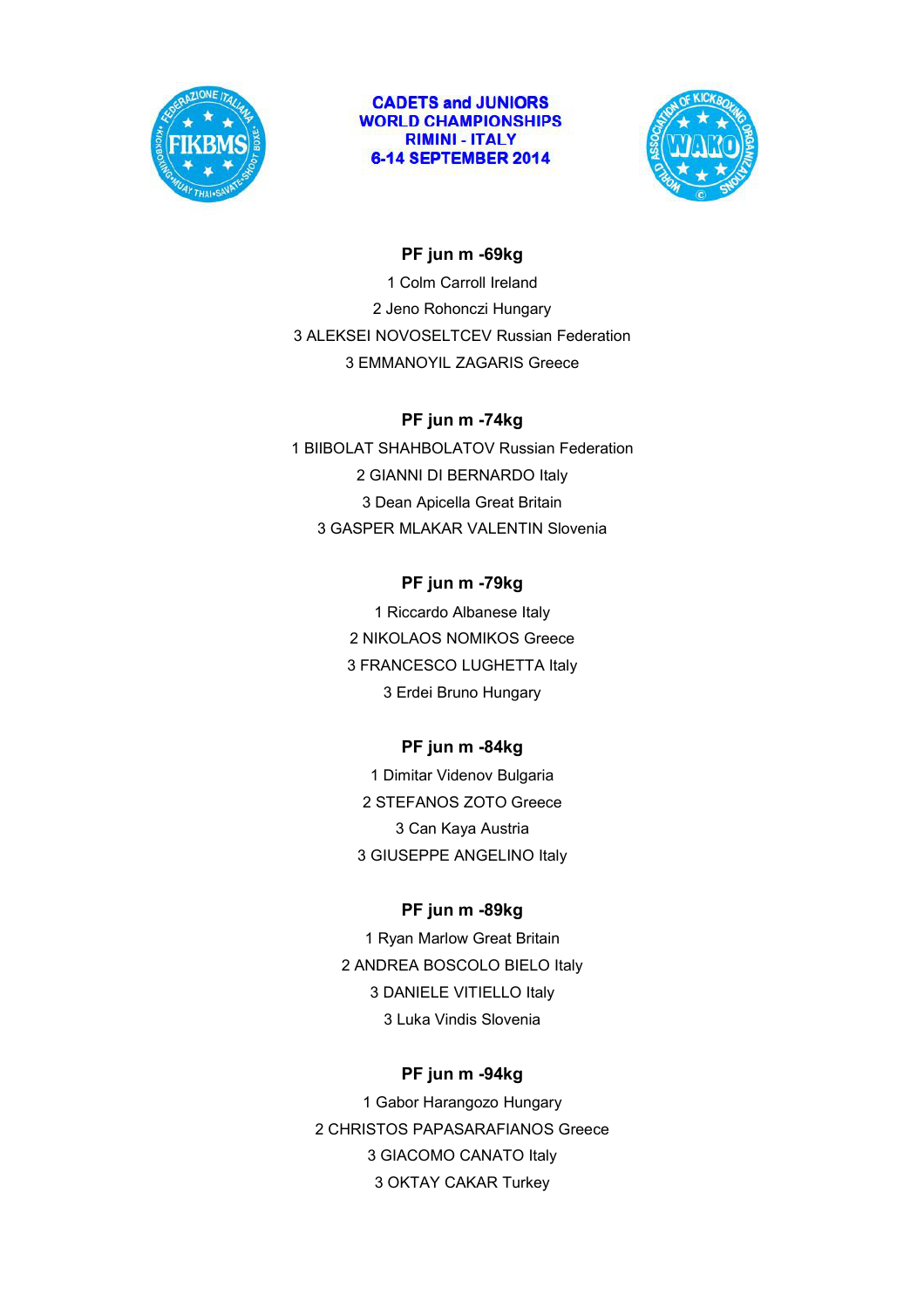



#### **PF jun m +94kg**

1 Dalton OShaughnessy Ireland 2 Zoltan Spath Hungary 3 MANUEL CARANDENTE COSCIA Italy 3 BURAK ONLAT Turkey

#### **PF jun f -50kg**

1 MARTINA LANZILAO Italy 2 CEREN BINGOM Turkey 3 LUCIJA CICVARA Croatia 3 Farina Coppus Germany

#### **PF jun f -55kg**

1 CARMELA ABBATE Italy 2 DANAI STRATOUDI Greece 3 Aysenur Topal Turkey 3 Livia Murvai Hungary

#### **PF jun f -60kg**

1 Lisa Marie Schandl Germany 2 Shannon Gayson Ireland 3 Ivana Ilieva Bulgaria 3 Kerrie Browne Ireland

#### **PF jun f -65kg**

1 ELENA PANTALEO Italy 2 MARIAPIA D AMICO Italy 3 Megan Evans Great Britain 3 Lisa Marie Fritsch Germany

#### **PF jun f -70kg**

1 Vikoria Berta Hungary 2 Prvulj Jovana Liechtenstein 3 Jodi Henderson Great Britain 3 DOMENICA ANGELINO Italy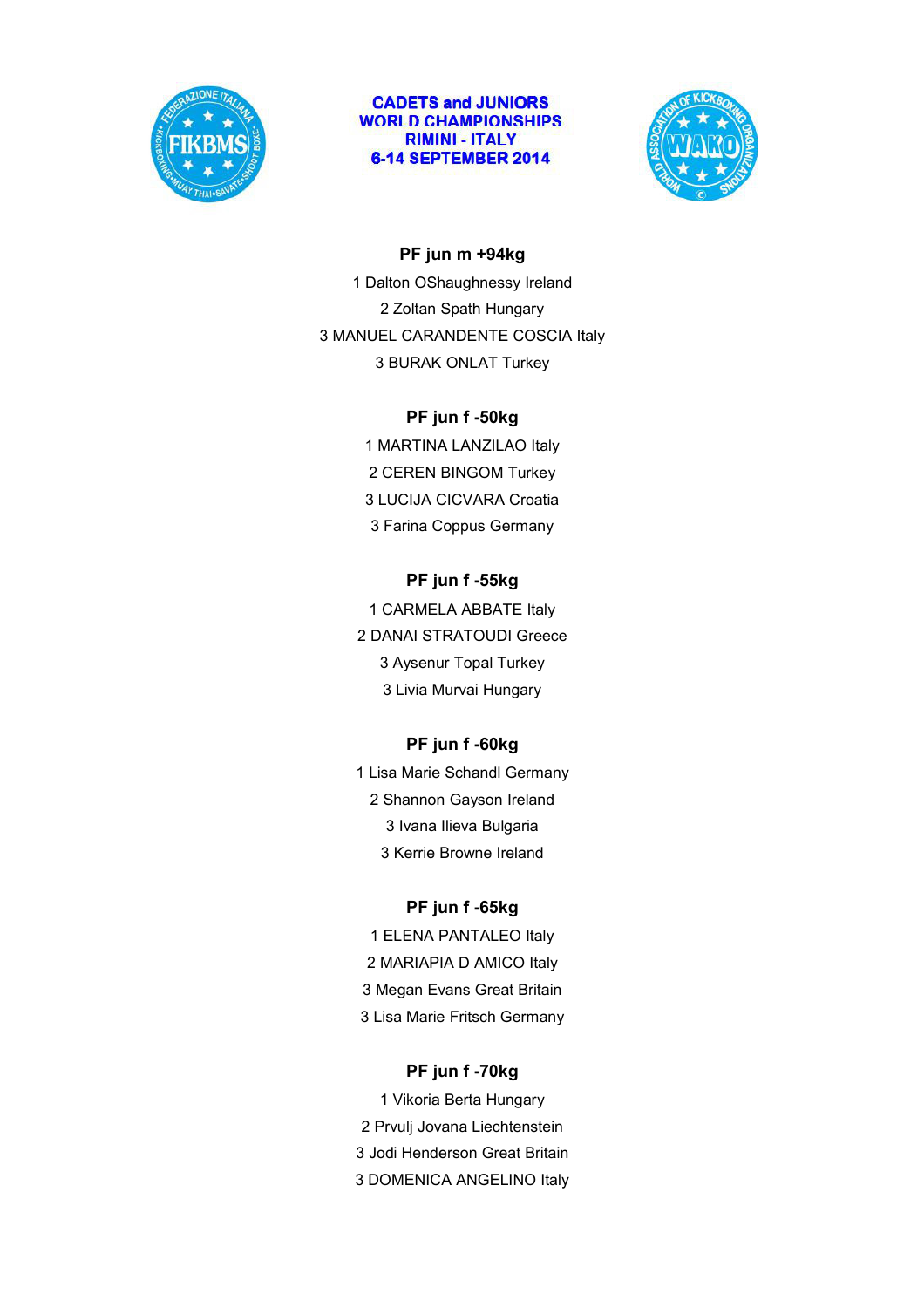



### **PF jun f +70kg**

1 ELA FILIPOVIC Croatia 2 VICTORIA SOKOLOVA Russian Federation 3 Zsofia Csonka Hungary 3 GIORGIA POSSAMAI Italy

### **PF jun TEAM**

1 Team Great Britain Great Britain 2 Team Great Britain 2 Great Britain 3 Team Ireland 2 Ireland 3 Team Bulgaria Bulgaria

## **LC ocad m -42kg**

1 Antoshkin Matvel Russian Federation 2 William Taylor Great Britain 3 Bence Kajtar Hungary 3 Dalton John Great Britain

## **LC ocad m -47kg**

1 ALEN PRELOZNIK Slovenia 2 LUKE SMITH Ireland 3 MICHALIS KOTSARINIS Greece 3 Justin Zary Mariamo Madagascar

#### **LC ocad m -52kg**

1 DAVIDE MINOIA Italy 2 Maksim Stolbov Russian Federation 3 Rustamov Gamzat Russian Federation 3 Ondrej Franek Slovakia

#### **LC ocad m -57kg**

1 Dimitar Vasilev Bulgaria 2 MANUEL PASCUCCI Italy 3 Jose Daniel Morales Diaz MEX 3 Saimov Valery Russian Federation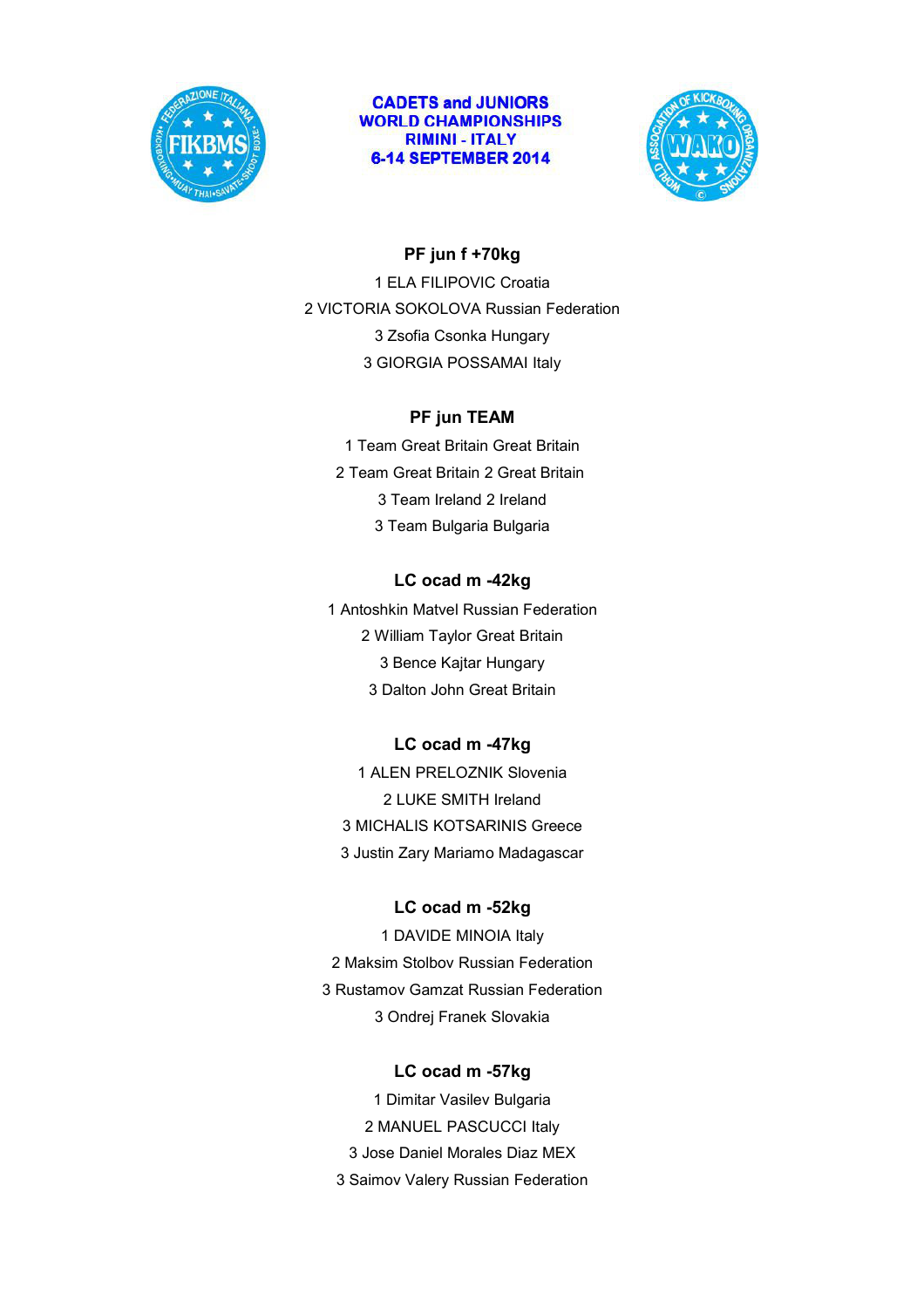



#### **LC ocad m -63kg**

1 Martin Hammer Hungary 2 NIALL CARROLL Ireland 3 Kireev Dmitry Russian Federation 3 Firuzjon Nabiev Tajikistan

#### **LC ocad m -69kg**

1 DOMAGOJ UREMOVIC Croatia 2 JOHN FETHERSON Ireland 3 Viktor Vigvary Hungary 3 JOSIP PALADA Croatia

#### **LC ocad m +69kg**

1 Ostar Zuev Russian Federation 2 Denis Bocharov Russian Federation 3 MICHAL ADAMEK Poland 3 KACPER DABROWSKI Poland

#### **LC ocad f -42kg**

1 Rudova Arina Russian Federation 2 VERONIKA NEUDACHINA Russian Federation 3 Diana Mitrjaikina Latvia 3 Bara Jurasova Czech Republic

#### **LC ocad f -46kg**

1 Dominika Gumanova Slovakia 2 GRACIJA MARIC Croatia 3 Alina Shannon United States of America 3 Stanislava Kiseleva Russian Federation

#### **LC ocad f -50kg**

1 LORENA JURISIC Croatia 2 Viktoria Kazikova Slovakia 3 VERONICA FENAROLI Italy 3 NADEZHDA ZHAVORONOK Russian Federation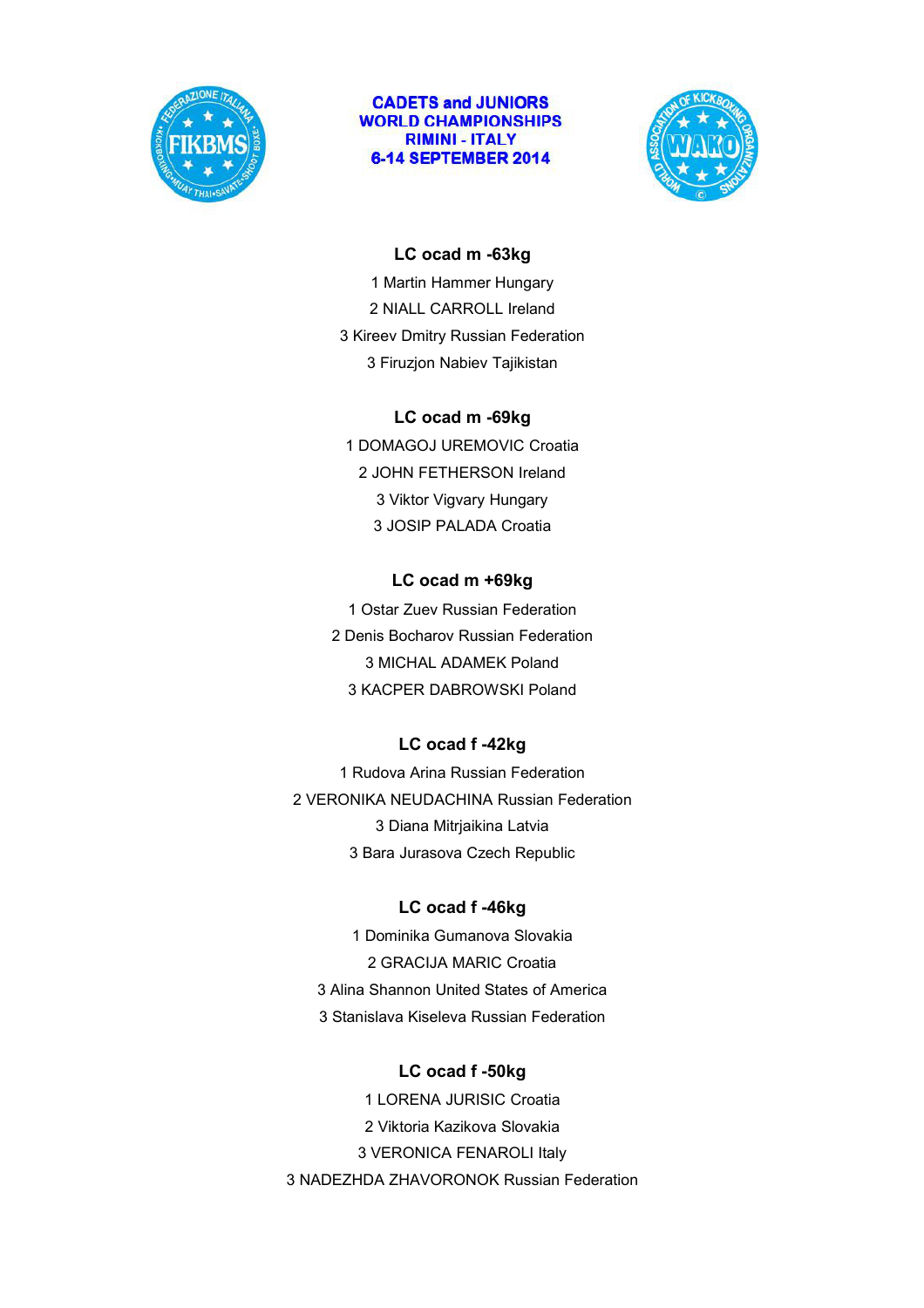



### **LC ocad f -55kg**

1 Nikola Hamerova Czech Republic 2 GIORGIA CAPUTO Italy 3 IRINA DINISLAMOVA Russian Federation 3 Darian Itzel Ruiz Martinez MEX

#### **LC ocad f -60kg**

1 KARYNA NIKITINIA Ireland 2 Corinna Weinstock Austria 3 ISOBELLE PADILLA Australia 3 Paris Jackson Great Britain

### **LC ocad f -65kg**

1 ALTEA CADENAZZI Italy 2 NEJRA RAHMANOVIC Bosnia and Herzegovina 3 Isabella McNeish Great Britain 3 KIARA PIETAK Poland

#### **LC ocad f +65kg**

1 SELCAN TANRIVERDI Turkey 2 LUCIJA BILOBRK Croatia 3 Nicole Moss Great Britain 3 Saffron Exton Great Britain

## **LC jun m -57kg**

1 Elijah Everill Great Britain 2 LORENZO DEL GAUDIO Italy 3 Eraj Aliev Tajikistan 3 ILhomjon Odinaev Tajikistan

#### **LC jun m -63kg**

1 TIMOTHY BOS Italy 2 Adam Csorba Hungary 3 Lyubomir Bakalski Bulgaria 3 DAVID SLANEY Ireland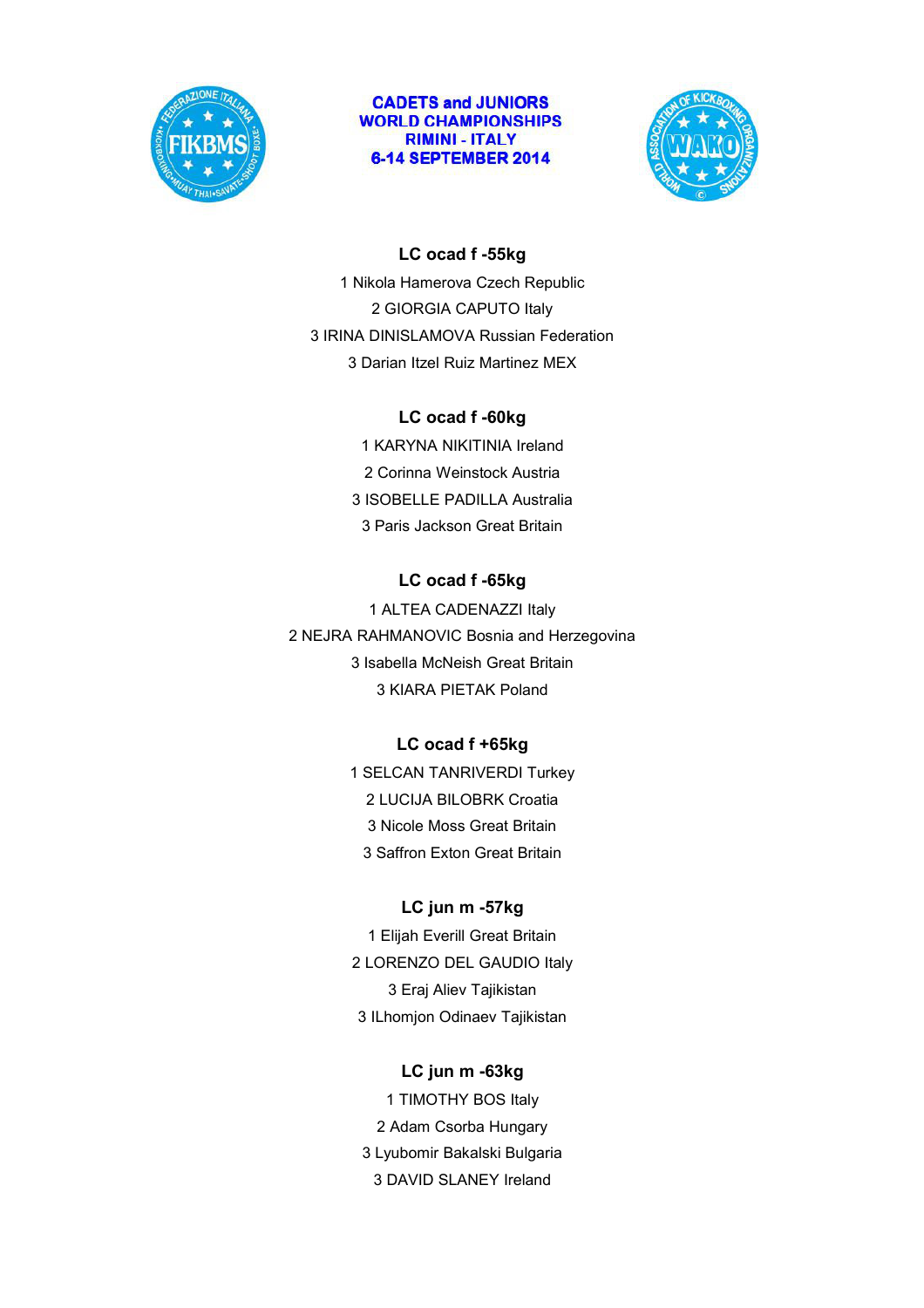



#### **LC jun m -69kg**

1 COLM CARROLL Ireland 2 Petrosian Vrezh Russian Federation 3 FELIX HAWSWORTH Ireland 3 ROBERT BASARA Croatia

### **LC jun m -74kg**

1 Edward Heidt Germany 2 Sakhib Musaev Russian Federation 3 Mate Janosi Hungary 3 ALPAY KILICOGLU Turkey

## **LC jun m -79kg**

1 ARSEN KHACHATRIAN Russian Federation 2 BRENDAN KENNY Ireland 3 GOFFREDO FRANCIONI Italy 3 Vladimir Koloshein Russian Federation

## **LC jun m -84kg**

1 JURE DRLJE Croatia 2 Lars Hinkel Germany 3 ANTONINO CALA Italy 3 ALPEREN RIZA TANISIK Turkey

## **LC jun m -89kg**

1 Balazs Vida Hungary 2 Aliu Adrian Switzerland 3 Guenter Reinwald Austria 3 Nicolas Gabriel Germany

#### **LC jun m -94kg**

1 Alexander Mueller Germany 2 CHRISTOS PAPASARAFIANOS Greece 3 VLADISLAV KARLOV Russian Federation 3 BUNYAMIN YASAR DURSUN Turkey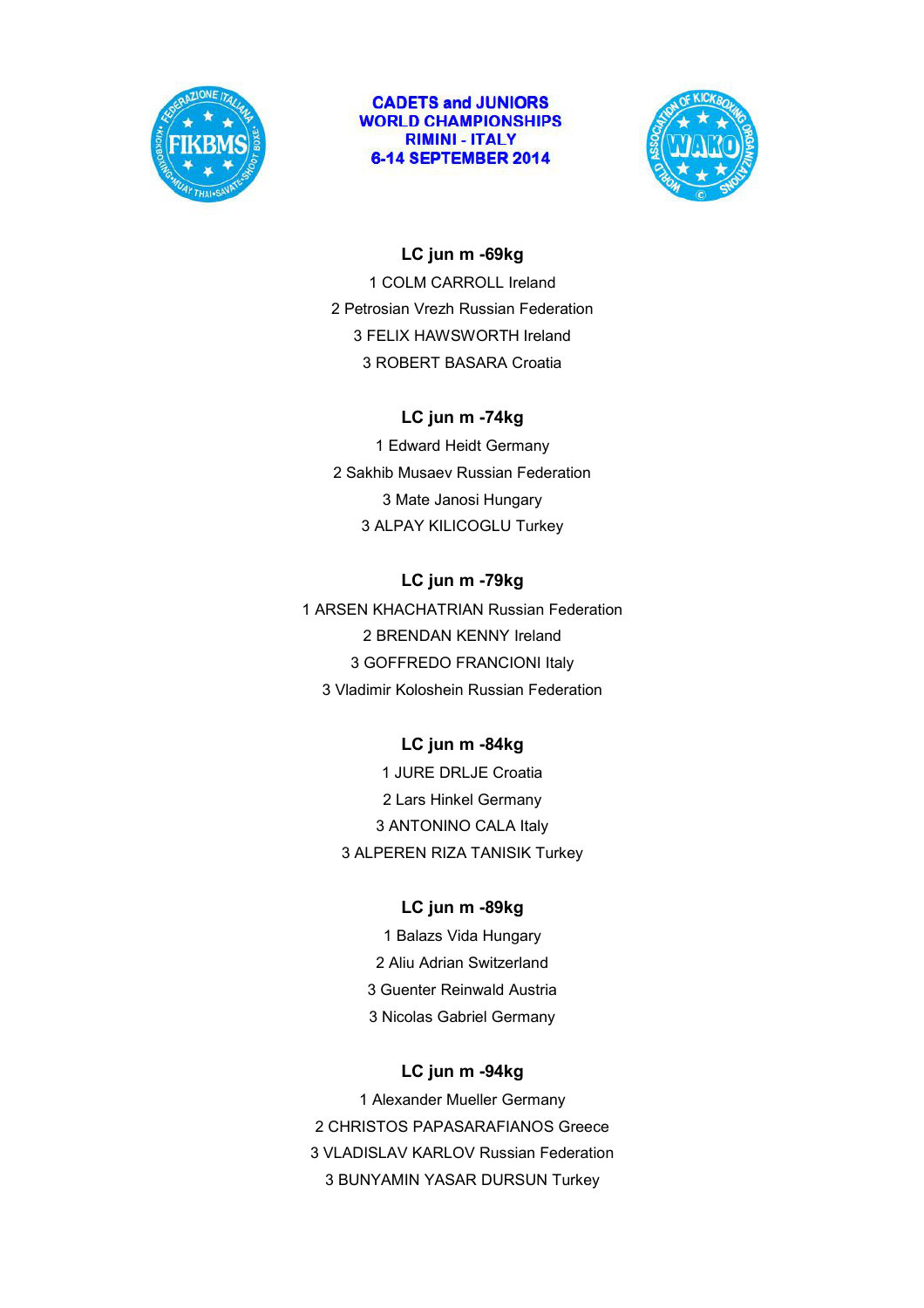



#### **LC jun m +94kg**

1 DALTON SHAUGHNESSEY Ireland 2 JAKUB DABROWSKI Poland 3 SARI ABU TARIF Israel 3 MATKO ZIVCIC Croatia

## **LC jun f -50kg**

1 ILKNUR GEDIK Turkey 2 PETRA LONCAR Croatia 3 MARTINA VETTORE Italy 3 MARIE CONNOLLY Ireland

## **LC jun f -55kg**

1 CARMELA ABBATE Italy 2 Anastasia Litova Russian Federation 3 SOFIA KARATSALOU Greece 3 FANIKA HLUBOCKI Croatia

## **LC jun f -60kg**

1 AINE LEONARD Ireland 2 Urska Gazvoda Slovenia 3 Kendall Beltran United States of America 3 NIKOLE MARANGONI Italy

## **LC jun f -65kg**

1 ANDELA STANIC Croatia 2 LUNA MENDY Italy 3 Reka Scheirich Hungary 3 NICOLE BANNON Ireland

## **LC jun f -70kg**

1 Prvulj Jovana Liechtenstein 2 Jasmin May Great Britain 3 FARIZA KHASKHANOVA Russian Federation 3 MARIANA TEIXEIRA BRA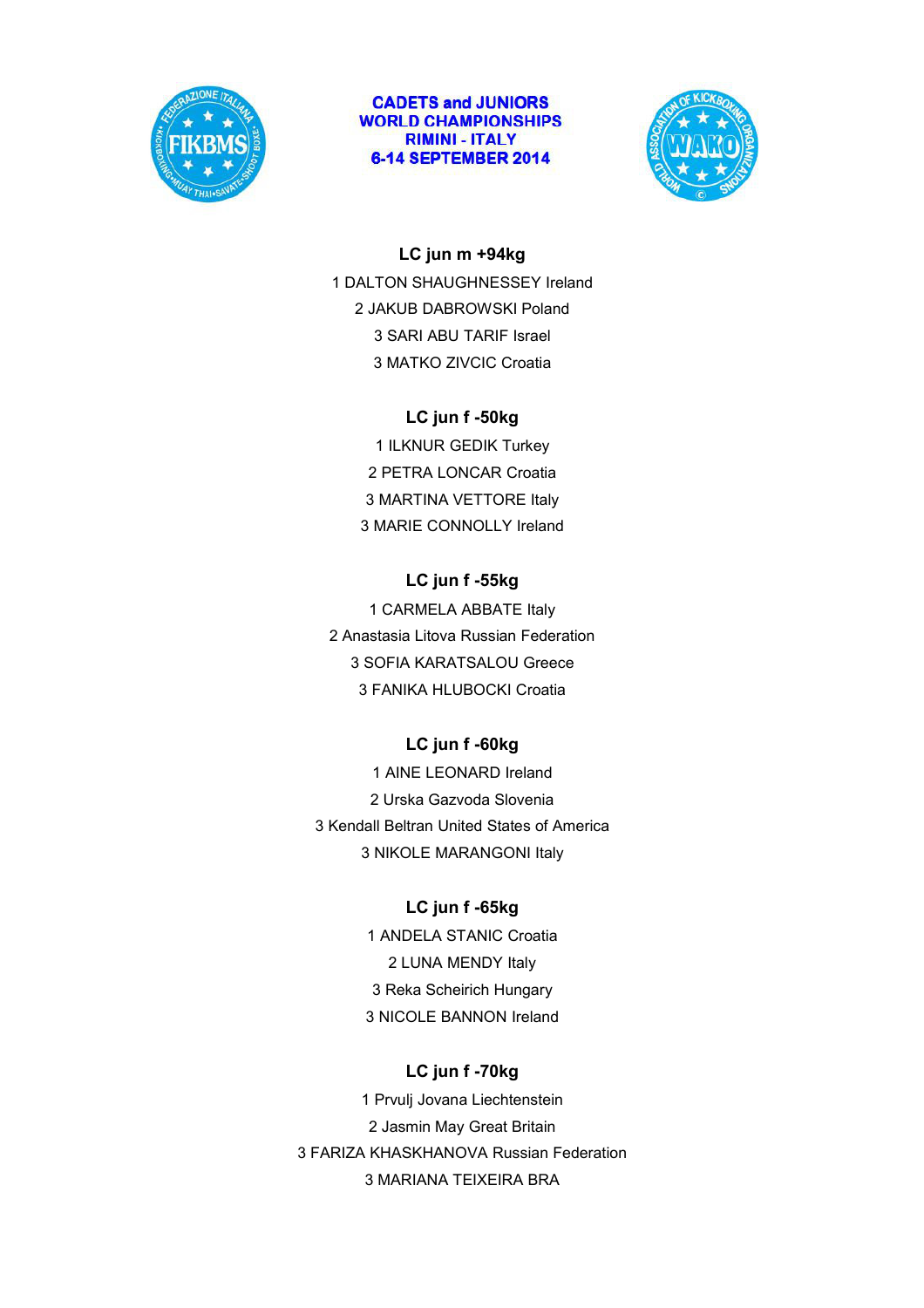



#### **LC jun f +70kg**

1 Ursa Terdin Slovenia 2 ELA FILIPOVIC Croatia 3 Lea Ysewyn Germany 3 LAUREN BRADSHAW Ireland

#### **KL ocad m -42kg**

1 Krisztofer Szasz Hungary 2 Ikram Baratov KGZ 3 TRISTAN HODDER Australia 3 MARTIN KONECKI Poland

### **KL ocad m -47kg**

1 Justin Zafy Mariamo Madagascar 2 Teodor Hristov Bulgaria 3 PANAGIOTIS TSOCHATARIDIS Greece 3 Bence Debre Hungary

## **KL ocad m -52kg**

1 Ondrej Franek Slovakia 2 HUBERT LA NIEWSKI Poland 3 Emil Vulkov Bulgaria 3 BOTOND ROSZA Ireland

## **KL ocad m -57kg**

1 Richrad Vigmond Hungary 2 MATEUSZ DYMEK Poland 3 MANUEL PETRALIA Italy 3 FRANCESCO TURSI Italy

#### **KL ocad m -63kg**

1 ANTONIO BARBERA Italy 2 Firuzjon Nabiev Tajikistan 3 Martin Hammer Hungary 3 UROS MUCIBABIC Bosnia and Herzegovina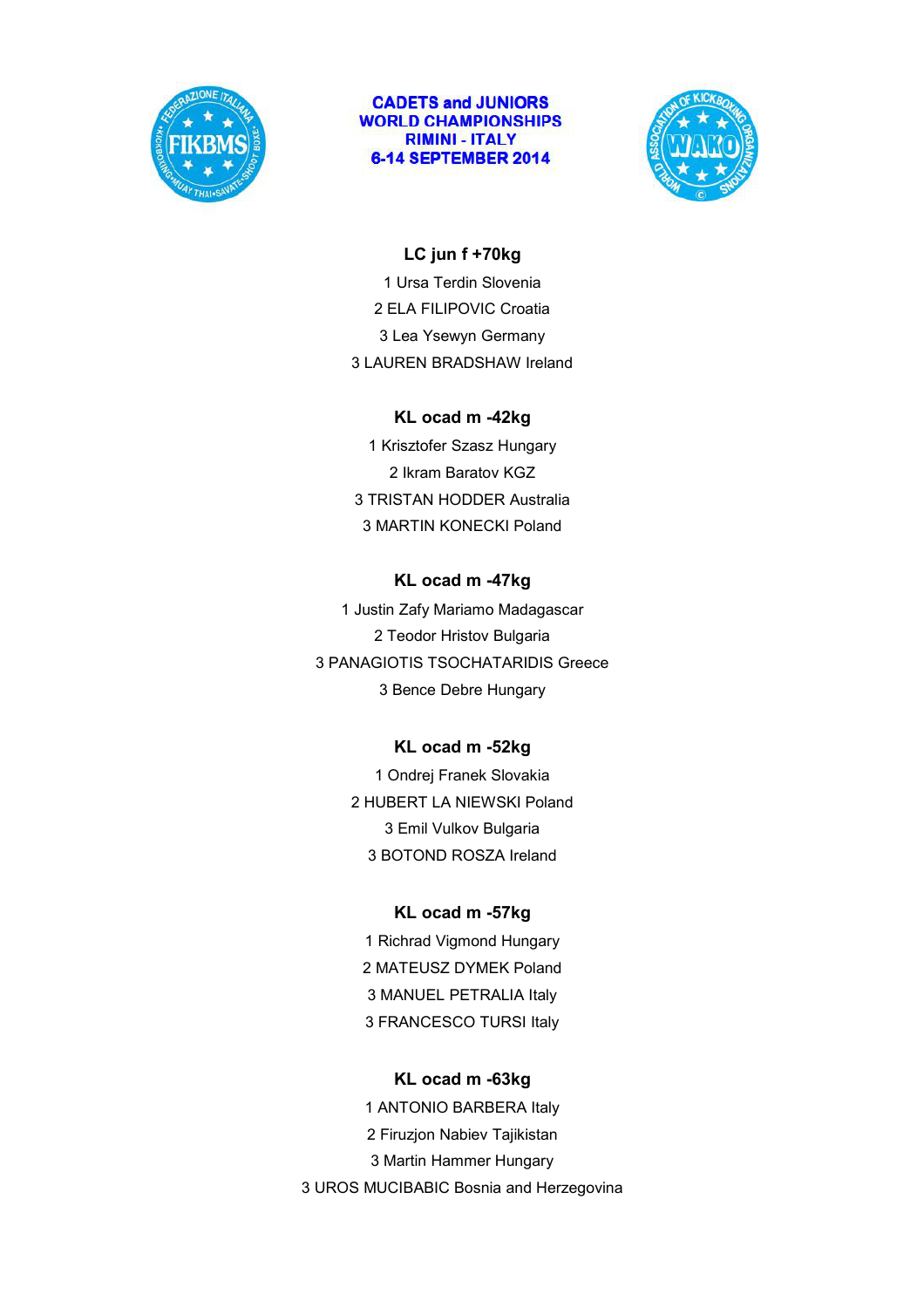



#### **KL ocad m -69kg**

1 FRANCESCO REGA Italy 2 GIACOMO LICHERI Italy 3 Homayun Jabbari Paydar Romania 3 Viktor Vigvary Hungary

#### **KL ocad m +69kg**

1 MICHAL ADAMEK Poland 2 KACPER DABROWSKI Poland 3 ROBERTO NOTO Italy 3 GIULIO COZZO Italy

#### **KL ocad f -42kg**

1 Rudova Arina Russian Federation 2 Bara Jurasova Czech Republic 3 Diana Mitrjaikina Latvia 3 Stela Levicka Slovakia

## **KL ocad f -46kg**

1 IRENE ROGGIO Italy 2 JUSTINE LEON Canada 3 CHRISTIAN PEREIRA Canada 3 THEODORA PAGIANIDOU Greece

#### **KL ocad f -50kg**

1 Viktoria Kazikova Slovakia 2 Eliseeva Ekaterina Russian Federation 3 JULIETTE KRAUSEWITZ Canada 3 VERONICA FENAROLI Italy

#### **KL ocad f -55kg**

1 Nikola Hamerova Czech Republic 2 Nicoleta Alexandra Barbu Romania 3 Sozette du Plessis South Africa 3 KAREN SEGRER Italy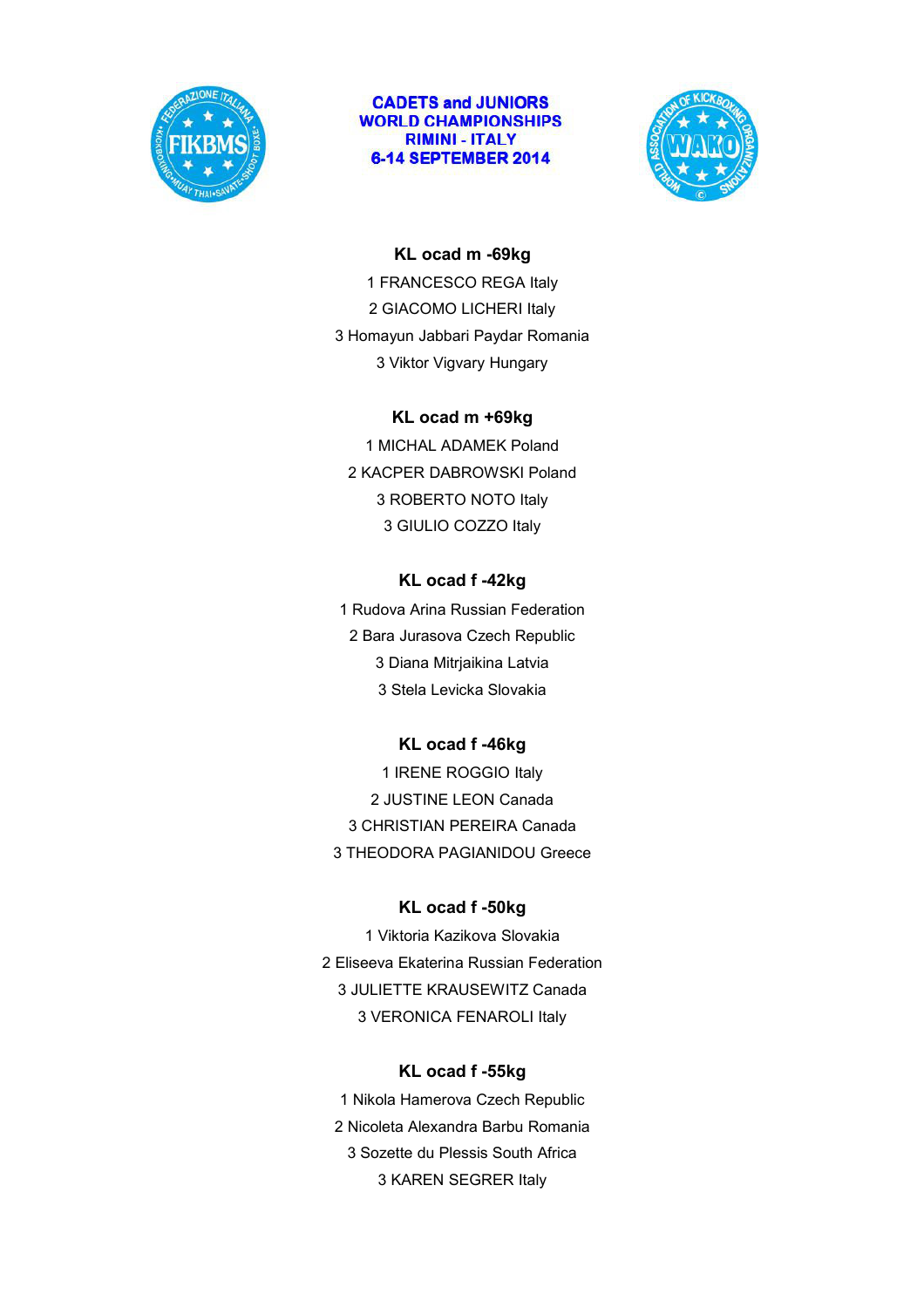



#### **KL ocad f -60kg**

1 ALICE VITALI Italy 2 ISOBELLE PADILLA Australia 3 DENISE CEDOLA Italy 3 SYLWIA BANCER Poland

### **KL ocad f -65kg**

1 JOLANTA CICHON Poland 2 KIARA PIATEK Poland 3 IRENE CIPRIANI Italy 3 NIRMANA BRKIC Bosnia and Herzegovina

## **KL ocad f +65kg**

1 VITTORIA POLLONE Italy 2 FILOMENA AMBROSONE Italy 3 SHIVANGI BUDAKOTI India

## **KL jun m -57kg**

1 Eraj Aliev Tajikistan 2 RAFAL SYTEK Poland 3 GIANLUCA TROTTI Italy 3 EDOARDO TRANQUILLINO Italy

## **KL jun m -63kg**

1 MARCO FILIPPI Italy 2 Marek Karlik Slovakia 3 ANDREJ REPNIK Slovenia 3 AMEER ASAD Israel

## **KL jun m -69kg**

1 BONIO VITO-LORENZO France 2 LEANDRO CAUSERANO Italy 3 MIÅ OSZ FLUDER Poland 3 Andras Kreisch Hungary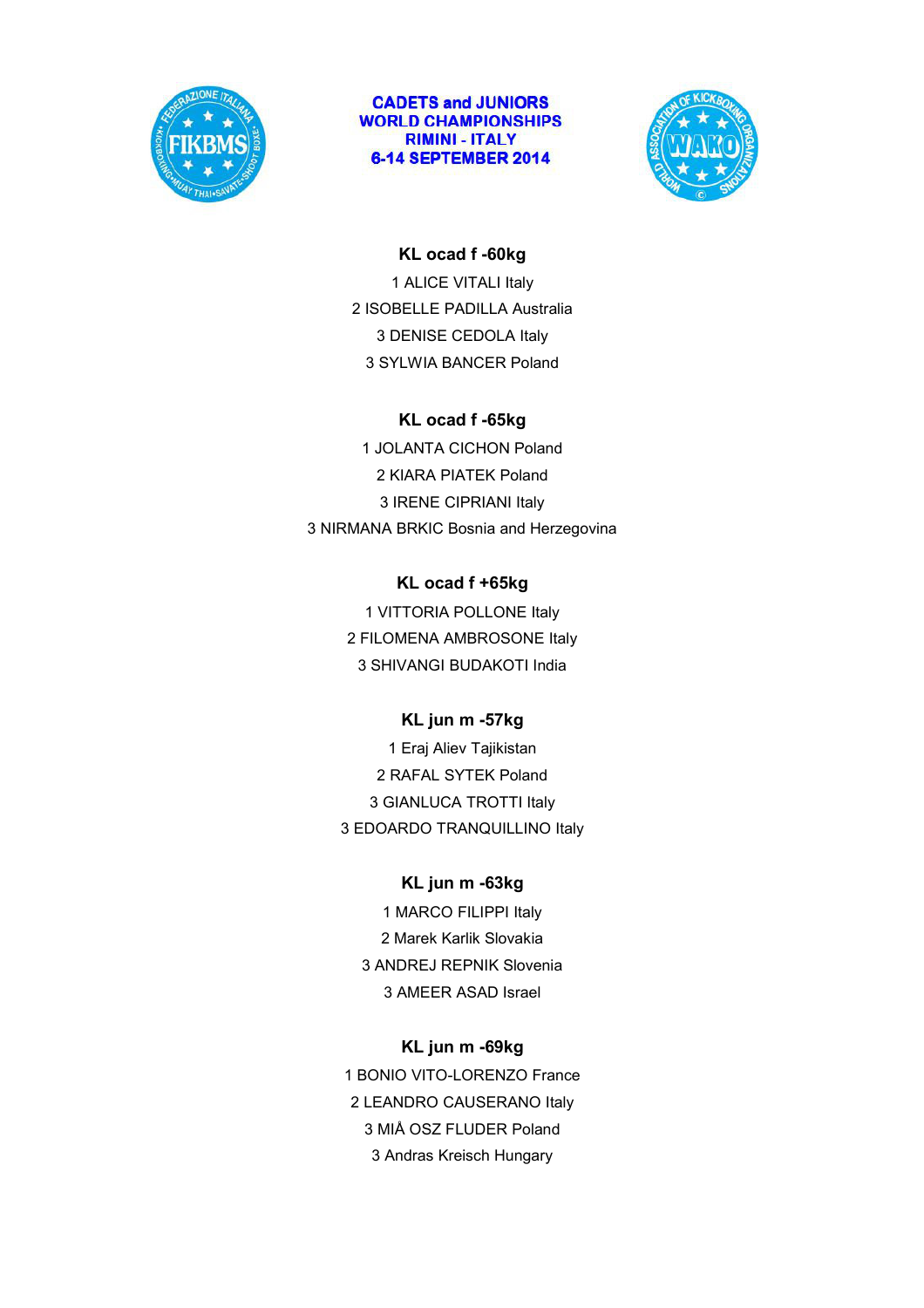



## **KL jun m -74kg** 1 Mihail Constantin Ionescu Romania 2 MIGUEL JACOB BRA 3 Sandor Bardosi Hungary 3 Igor Aleksenko Russian Federation

#### **KL jun m -79kg**

1 PATRYK MULLER Poland 2 IRMAN DELIC Bosnia and Herzegovina 3 Adam Gozon Hungary 3 Ales Martinek Czech Republic

#### **KL jun m -84kg**

1 ROBERT WROFSKI Poland 2 Juraj Gavala Slovakia 3 ALBERTO AMBROSONE Italy

## **KL jun m -89kg**

1 Balazs Vida Hungary 2 Aliu Adrian Switzerland 3 Artur Kjula Estonia 3 Isaki Lafuente SPAIN

## **KL jun m -94kg**

1 ELMAR GADIMOV Azerbaijan 2 CHETAN SHIVAJI IGHE India 3 FRANCESCO GABRIELLEEOTTA Italy

## **KL jun m +94kg**

1 JAKUB DABROWSKI Poland 2 Laszlo Szima Hungary 3 GEORGIOS TAMPAKAKIS Greece 3 MATKO ZIVCIC Croatia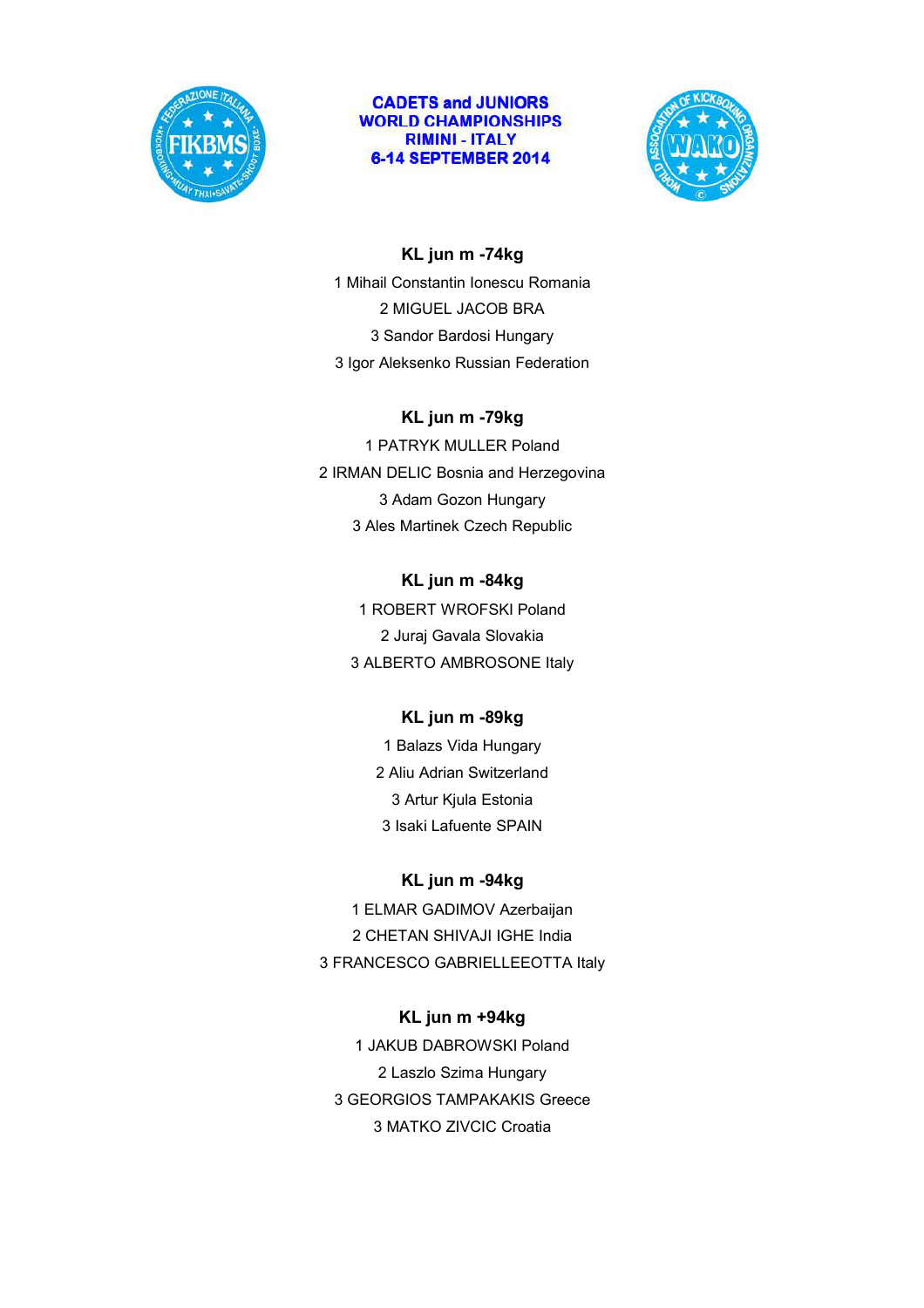



#### **KL jun f -50kg**

1 CHIARA FERRAROTTO Italy 2 ELENA CARDONI Italy 3 Voropaeva Valeria Russian Federation 3 Ashley-Kristen Simpson South Africa

#### **KL jun f -55kg**

1 Alexandra Niznikova Slovakia 2 MAHFAD SOFIA France 3 FANIKA HLUBOCKI Croatia 3 ASIA FACCENDA Italy

### **KL jun f -60kg**

1 Petra Gremen Hungary 2 NIKOLE MARANGONI Italy 3 SOFIA BRESSAN Italy 3 Kristina Urdova Slovakia

## **KL jun f -65kg**

1 Tatana Jurcickova Czech Republic 2 SARA MONFARDINI Italy 3 KATA SARE Croatia 3 GERMANA BONANNO CONTI Italy

### **KL jun f -70kg**

1 ANGELA DELFINA PICONE Italy 2 ALESA BAGARI Slovenia 3 MARTYNA DZIECIOLOWSKA Poland 3 KAROLINA MYCHLEWICZ Poland

#### **KL jun f +70kg**

1 Petra Boros Hungary 2 SHARON FIORETTI Italy 3 ANASTASIIA SHAKHINA Russian Federation 3 MARTA FILIPPI Italy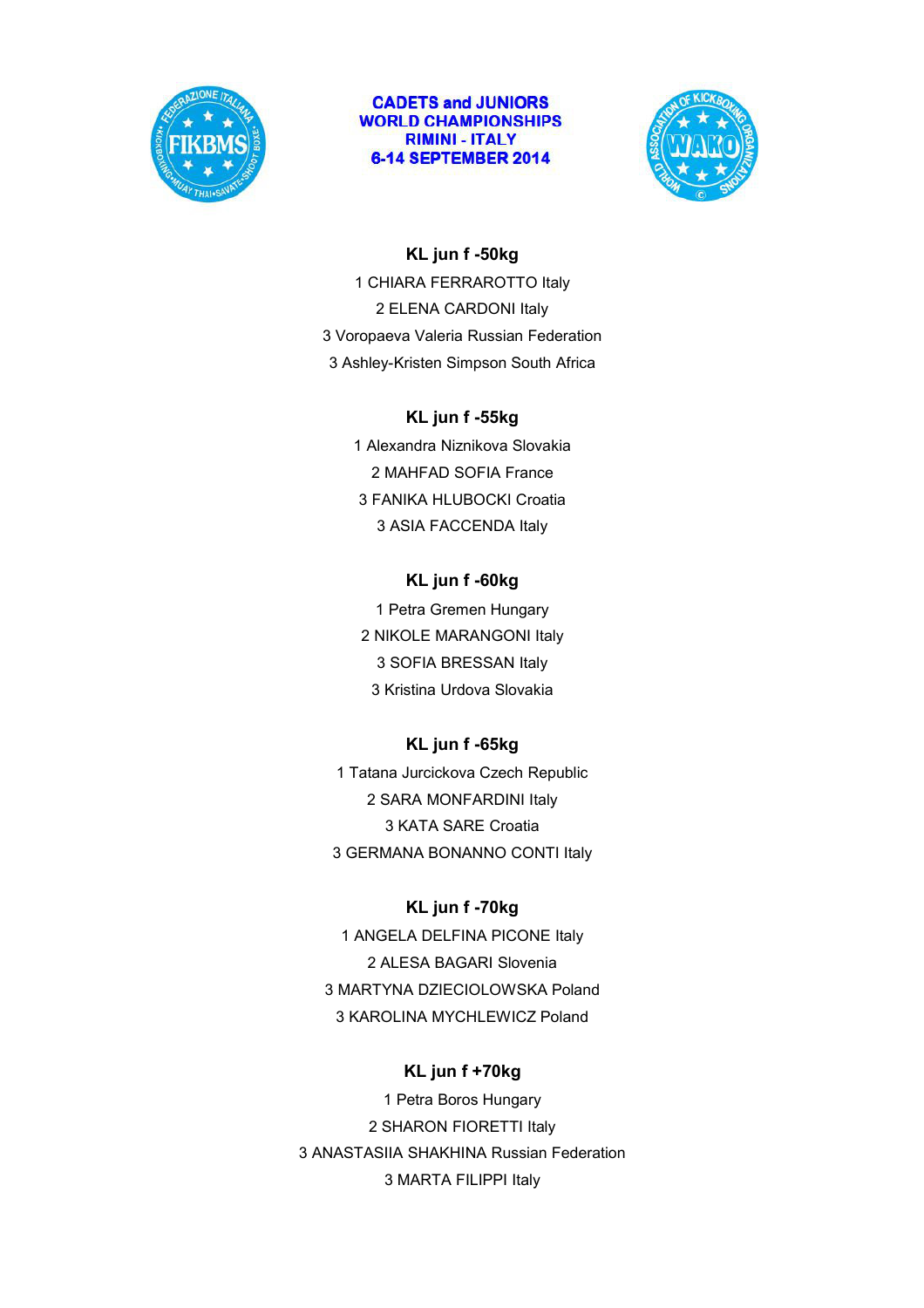



#### **FC jun -16years m -42kg**

1 ISLAM SULTYGOV Russian Federation 2 EGOR UTENIN Russian Federation 3 TURAL SEYFALI Azerbaijan

#### **FC jun -16years m -45kg**

1 PAVEL KUKLIN Russian Federation 2 RAMAZAN MURTAZALIEV Russian Federation

### **FC jun -16years m -48kg**

1 ROMAN SYNYAEV Russian Federation 2 ALEKSEI FROLOV Russian Federation 3 EDWARD MAWTHOH India

#### **FC jun -16years m -51kg**

1 Dimitry Bozov Russian Federation 2 Onebek Selbay Kazakhstan 3 Nikita Protsaynuk Ukraine 3 Zhandall Salimgerey Kazakhstan

#### **FC jun -16years m -54kg**

1 Malik Saidov Russian Federation 2 Oleksandr Alokhin Ukraine 3 Randrianarivo Faray Pierre Madagascar 3 Artem Shoshin Russian Federation

#### **FC jun -16years m -57kg**

1 Islam Magomedov Russian Federation 2 VSEVOLOD BALANDIN Russian Federation 3 ANDREI RAKHMANAU Portugal 3 Ranaiuson Rojolalava Madagascar

#### **FC jun -16years m -60kg**

1 VLADISLAV SHUBIN Russian Federation 2 ANDREY SHUBIN Russian Federation 3 Maksym Tkachuk Ukraine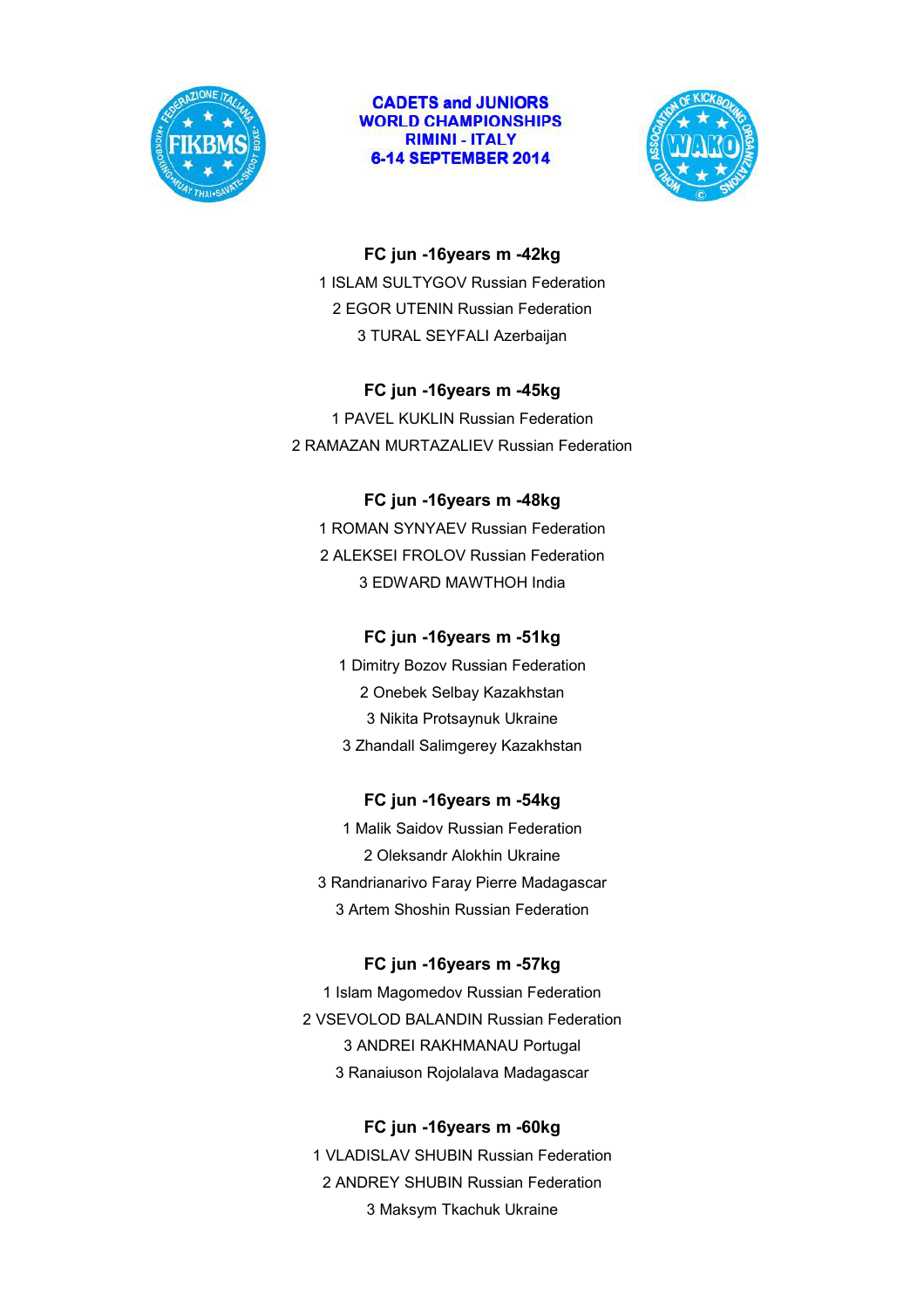



### **FC jun -16years m -63,5kg**

1 Radzhadula Akhmedov Russian Federation 2 Magomet Baziev Russian Federation 3 Jacob Farmery Great Britain 3 Obrucicov Vladislav Moldova

### **FC jun -16years m -67kg**

1 IGOR KYRGANCKIIY Russian Federation 2 Anton Nagorniiy Russian Federation 3 Sergii Pavliuk Ukraine 3 KONRAD GARNCARCZYK Poland

## **FC jun -16years m -71kg**

1 ROMAN POTEKHIN Russian Federation 2 KHAMZAT POGOROV Russian Federation 3 Peter Carr Ireland

## **FC jun -16years m -75kg**

1 Maksim FIlin Russian Federation 2 DENIS ZYKOV Russian Federation 3 Francois Abraham Buys South Africa 3 Arthur Gornikov Germany

## **FC jun -16years m -81kg**

1 ALEKSEI FEDOROV Russian Federation 2 LEONID RAZATDINOV Russian Federation

## **FC jun -16years m +81kg**

1 AKRAMAN BARKINKHOEV Russian Federation 2 KAROL KARCZMAREK Poland 3 CRISTIAN MINICUCCIO Italy

## **FC jun -16years f -52kg**

1 ANASTASIIA SELINA Russian Federation 2 ALEXANDRA MATVEENTCHEVA Russian Federation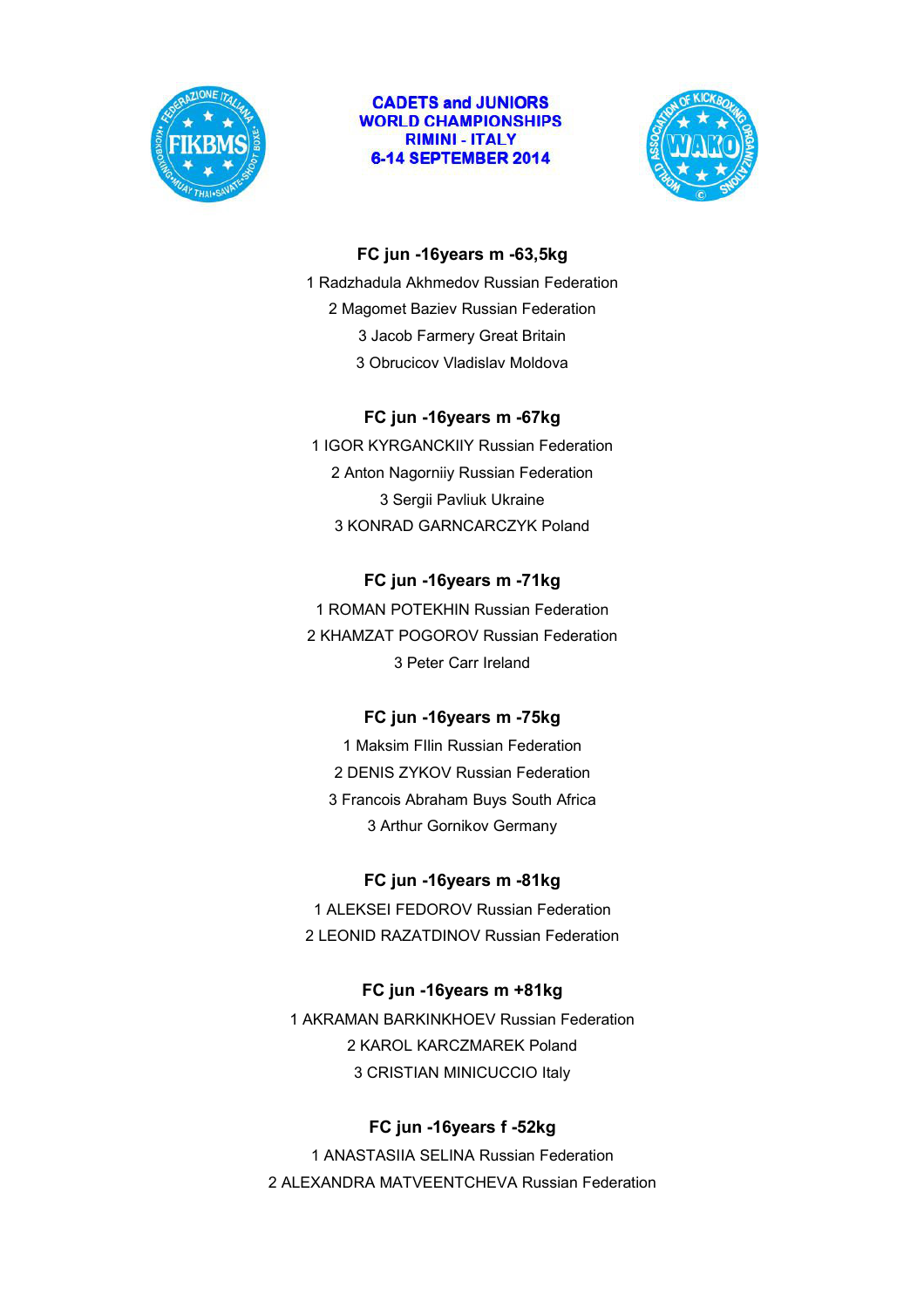



#### **FC jun -16years f -56kg**

1 Seaneen Flynn Ireland 2 POLINA POTAPOVA Russian Federation

## **FC jun -16years f -60kg**

1 MARIIA ASTASHOVA Russian Federation 2 Jeanine De jongh South Africa 3 KATARZYNA BENEWIAT Poland 3 NATALIA CWIDERSKA Poland

## **FC jun -16years f +60kg**

1 OLESYA BESPALAYA Russian Federation 2 Vasiutina Anzhelika Russian Federation 3 KAROLINA LEWALSKA Poland

## **FC jun m -51kg**

1 ILYA KOROLEV Russian Federation 2 ARTEM RAKHIMOV Russian Federation 3 Rakotonavalona Rockaya Moussa Madagascar 3 SAVAS YUKSEL Turkey

## **FC jun m -54kg**

1 DENIS POLESHCHUK Russian Federation 2 MAKSIM KRUTCIN Russian Federation 3 Maxat Ussip Kazakhstan 3 NIZAM TURAN Turkey

## **FC jun m -57kg**

1 AIRAPET AVANESIAN Russian Federation 2 NIKITA KOLESNIKOV Russian Federation 3 Azamat Utemissov Kazakhstan 3 Tyrell Cummins Great Britain

#### **FC jun m -60kg**

1 Artemii Idrisov Russian Federation 2 ABDUL SEMI AYSAN Turkey 3 Aldiyar Orynbay Kazakhstan 3 BYMAN OSMONOLIYEV Russian Federation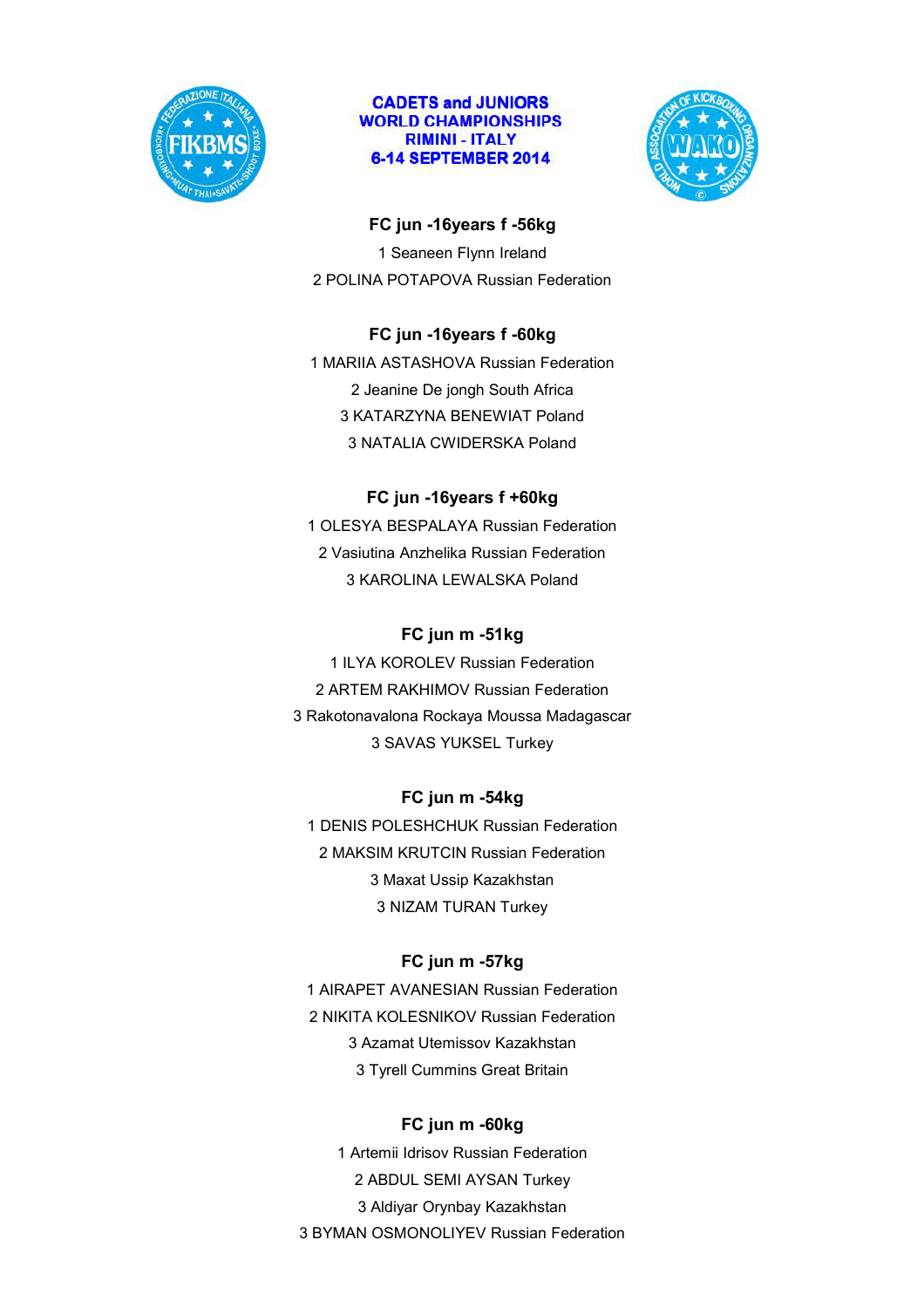



### **FC jun m -63,5kg**

1 Sayat Trusbekov Kazakhstan 2 JAKUB POKUSA Poland 3 MAKSIM SHICHOV Russian Federation 3 ANDREY KOSYANENKO Russian Federation

#### **FC jun m -67kg**

1 EVGENII ANIKIN Russian Federation 2 VLADISLAV FILIPPOV Russian Federation 3 Adilet Rizabekov Kazakhstan 3 Marko Vasia Slovakia

## **FC jun m -71kg**

1 MAME SMOYAN Russian Federation 2 IZZET ARABACI Turkey 3 VADIM UVAROV Russian Federation 3 AMIR AVDIC Bosnia and Herzegovina

#### **FC jun m -75kg**

1 Dolkopolov Nikita Russian Federation 2 DMITRII KUZMENKO Russian Federation 3 DANIJEL GUC Croatia 3 Khakim Kairgeldi Kazakhstan

#### **FC jun m -81kg**

1 ARMAN EGANYAN Russian Federation 2 OMER KOCAK Turkey 3 Eldar Mukhitov Kazakhstan 3 LEONID RIZATDINOV Russian Federation

#### **FC jun m -86kg**

1 Timofeii Kravchenko Russian Federation 2 RAFAL GASZCZAK Poland 3 KEMAL SAMET SALDERE Turkey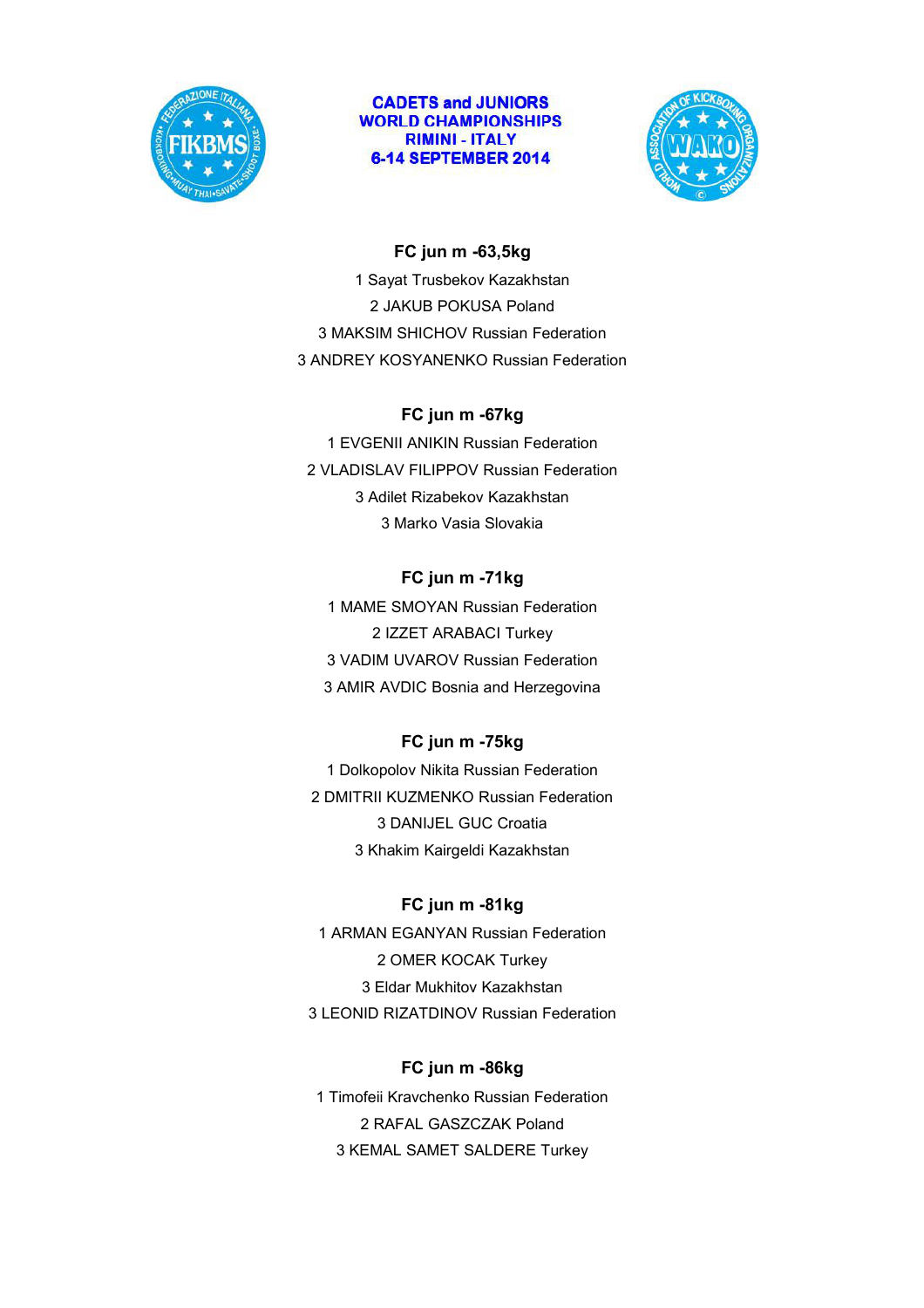



### **FC jun m -91kg**

1 ALEKSANDER STAWIREJ Poland 2 MARAT PARASTAEV Russian Federation 3 ADRIJAN MAMLIC Croatia 3 FATIH MEHMET KARAKUS Turkey

#### **FC jun m +91kg**

1 GLEB POPOV Russian Federation 2 BUGRA TUGAY ERDOGAN Turkey 3 Alikhan Orisbek Kazakhstan 3 SERGEY OVCHINNIKOV Russian Federation

## **FC jun f -48kg**

1 BASAK ERDEM Turkey 2 Ayaulym Makul Kazakhstan 3 CATERINA PUCINO Italy 3 IZABELLA ANFEROVA Russian Federation

## **FC jun f -52kg**

1 NAZMIYE TATAR Turkey 2 SOFIA LOBO Portugal 3 Sabira Kozhamzugir Kazakhstan 3 Aidana Gani Kazakhstan

#### **FC jun f -56kg**

1 ELENA POLYAKOVA Russian Federation 2 HULYA TASCI Turkey 3 KLAUDIA CICHON Poland 3 MEIRY ELLENN PORTO BRA

#### **FC jun f -60kg**

1 NAGIHAN KALYONCU Turkey 2 KINGA SZLACHCIC Poland 3 IRINA MAMAI Russian Federation 3 Adelina Zarubina Russian Federation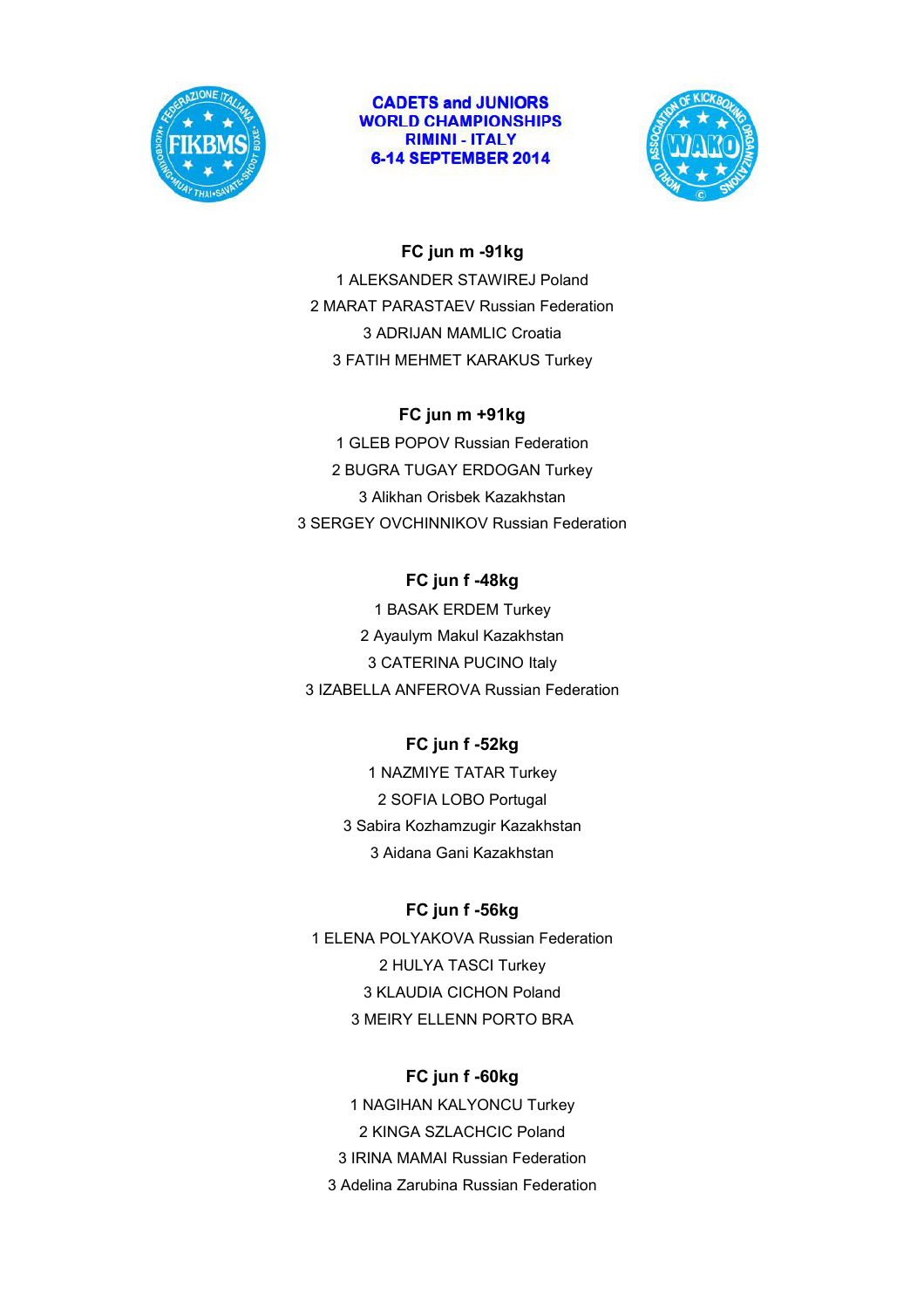



## **FC jun f -65kg**

1 ELIF AYBIKE BENLI Turkey 2 AGATA PIECHOWICZ Poland 3 ALINA RAZUMOVSKAY Russian Federation 3 Zhanar Ataguellayeva Kazakhstan

## **FC jun f +70kg**

1 FATMA RUMEYSA MEMIS Turkey 2 FULYA AYCICEK Turkey 3 MINELA SELMAN Bosnia and Herzegovina

## **LK jun -16years m -45kg**

1 SHAAMAN KHUMIDOV Russian Federation 2 Sayiin Tumat Russian Federation 3 TEYMUR ABISHOV Azerbaijan

## **LK jun -16years m -48kg**

1 Kucherenko Alexey Russian Federation 2 ZAMUDIN URUSOV Russian Federation 3 ZAKULLA TEYMUROV Azerbaijan

## **LK jun -16years m -51kg**

1 Aleksei Perov Russian Federation 2 IBRAGIM ISKENDEROV Russian Federation 3 HRISTIAN KUNCHEV Bulgaria 3 Papelika elodie Marolahy Denis Madagascar

## **LK jun -16years m -54kg**

1 Ivaniukhin Pavel Russian Federation 2 Timur Apekov Russian Federation 3 Shyngyz Begmatov KGZ 3 Slobodan Mitrovic Serbia

## **LK jun -16years m -57kg**

1 Gadzhi Gamzatov Russian Federation 2 RANDRIAMANANTENAALAIN Madagascar 3 Luka Andjelkovic Serbia 3 EDIN SINANOVIC Bosnia and Herzegovina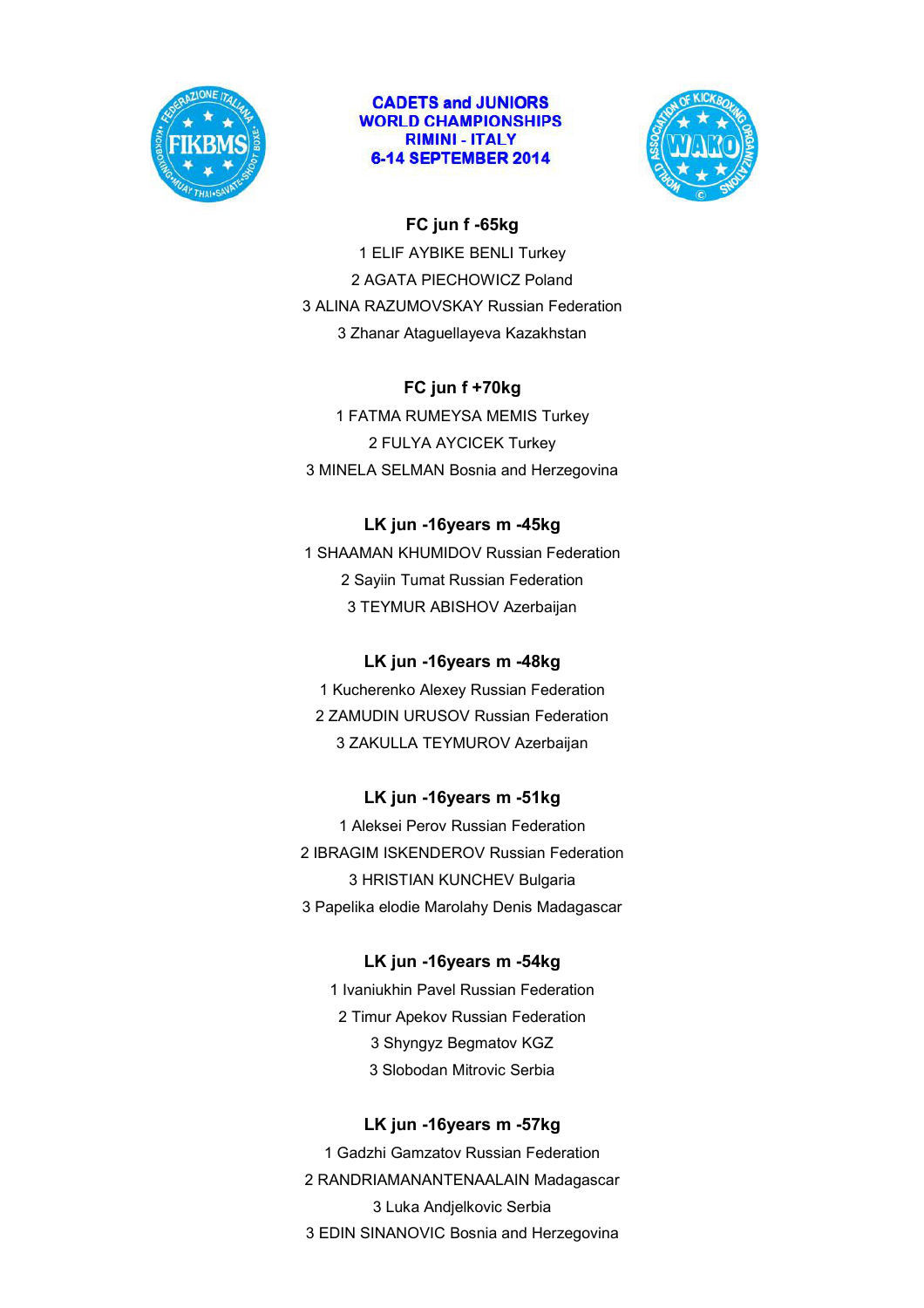



#### **LK jun -16years m -60kg**

1 Zakharov Matrei Russian Federation 2 Jean-Pierre Linley Perrine Mauritius 3 KRYSZTOF MANECKI Poland 3 PIOTR KRUSZIANSKI Poland

### **LK jun -16years m -63,5kg**

1 Nemanja Andjelkovic Serbia 2 VLADISLAV VLASENKO Russian Federation 3 Oscar Suarez SPAIN 3 Kravchenko Bogdan Russian Federation

## **LK jun -16years m -67kg**

1 Danilo Ratkic Serbia 2 Andrie Aksenov Russian Federation 3 Jose Miguel Enriquez SPAIN 3 HEDIS RAMADANI Macedonia

## **LK jun -16years m -71kg**

1 ANTONIO CUNHA Portugal 2 Teimur Azizov Russian Federation 3 Adilzhan Tilekbay Kazakhstan 3 Csaba Saffer Hungary

## **LK jun -16years m -75kg**

1 ABUBAKAR MAGOMEDOV Russian Federation 2 Mirzhachan Abdurachmano Russian Federation

## **LK jun -16years m -81kg**

1 Nubolat Zhailaubayev Kazakhstan 2 Georgy Lyakin Russian Federation 3 Bauyrzhan Kaldybayev Kazakhstan 3 Makimyan Artem Russian Federation

## **LK jun -16years m +81kg**

1 RIJAD HODARZIAC Montenegro 2 GEORGIOS VERONIS Greece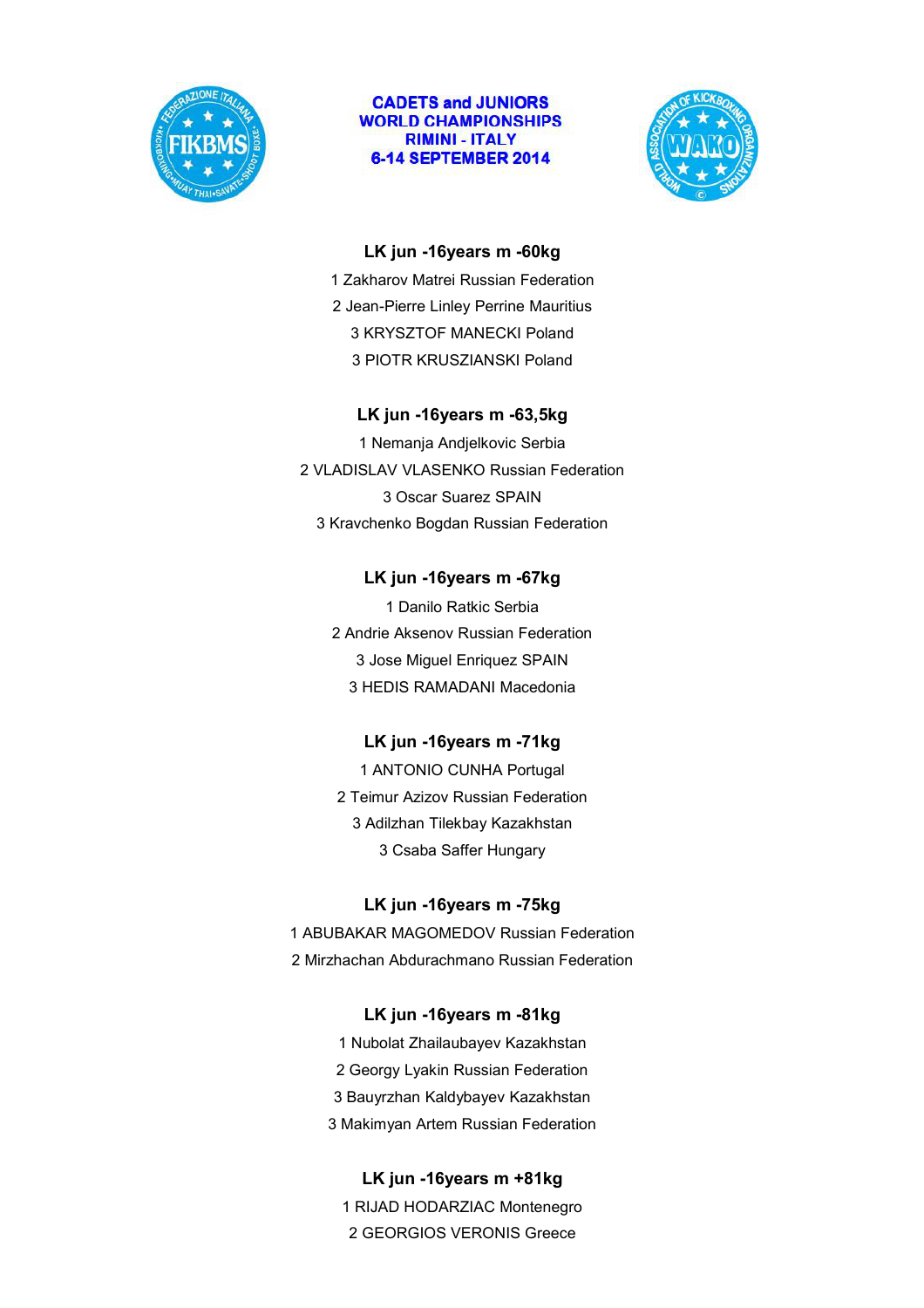



### **LK jun -16years f -44kg**

1 ELIZAVETA MITROFANOVA Russian Federation 2 BUYANA KHOMUSKU Russian Federation

### **LK jun -16years f -48kg**

1 ANASTASIIA ZHAROVA Russian Federation 2 r Andriamiarisoa Madagascar 3 ALEXANDRA ROSLONA Poland

## **LK jun -16years f -52kg**

1 Razanabahoaka Elize Faratiana Madagascar 2 Victoria Vorontcova Russian Federation 3 Ksenia Savinova Russian Federation

### **LK jun -16years f -56kg**

1 POLINA SELEZNEVA Russian Federation 2 SOFIA OLIVEIRA Portugal 3 Phayton Tiffany Gans South Africa

## **LK jun -16years f -60kg**

1 Jovana Ignjatovic Serbia 2 Nina Pavlovic Serbia 3 AJLA VOJIC Bosnia and Herzegovina 3 MARIANA VILELA Portugal

## **LK jun -16years f +60kg**

1 MAGDALENA STANICIC Croatia 2 EKATERINA KOSTINA Russian Federation 3 ARINA MIRZADZHANYAN Russian Federation

#### **LK jun m -51kg**

1 ANTON SALCHAK Russian Federation 2 Babur Rezhavaliev KGZ 3 CHINGIZ AHMADZADE Azerbaijan 3 DARIUSZ WASILEWSKI Poland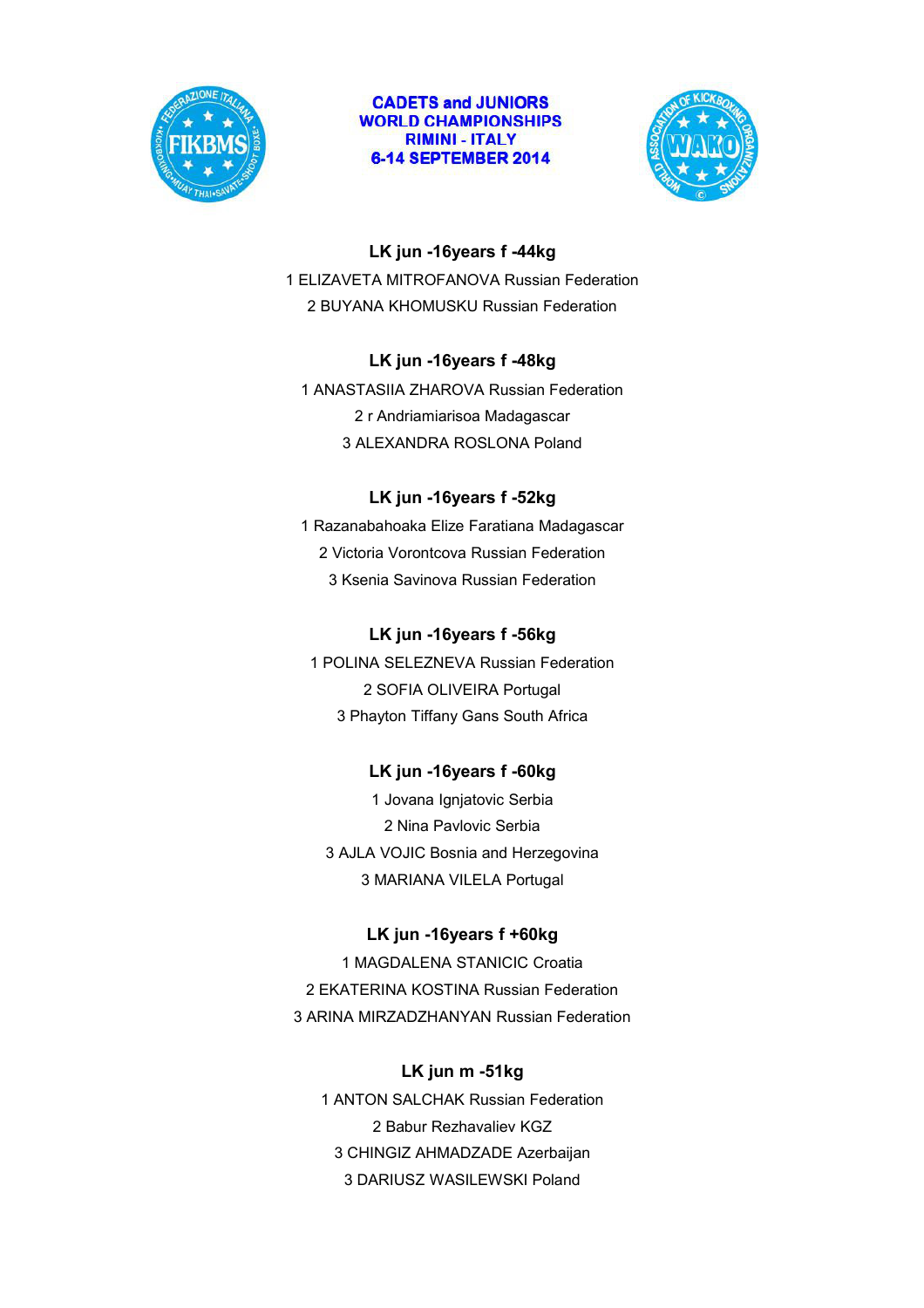



## **LK jun m -54kg**

1 Zhanat Makhambet Kazakhstan 2 RAMIRO KARABANENKO Russian Federation 3 GIYAS SHAHMARDANOV Azerbaijan 3 NIKITA IASHCHUK Russian Federation

### **LK jun m -57kg**

1 ALEKSANDR BORISOV Russian Federation 2 FREDERICO CORDEIRO Portugal 3 MUHAMET DESKAJ Croatia 3 SAMED DEMIC Montenegro

## **LK jun m -60kg**

1 Vladislav Salyukov Russian Federation 2 Andre Santos Portugal 3 HUBERT ULIKOWSKI Poland 3 BOLAT KOCHAA Russian Federation

## **LK jun m -63,5kg**

1 SHAMIL SOLTANBEKOV Russian Federation 2 KHALID KHUMIDOV Russian Federation 3 IVAN LALEV Bulgaria 3 JHONATAN TEODORO BRA

## **LK jun m -67kg**

1 JAKUB FILIPEK Poland 2 EVGENII KUCHENEV Russian Federation 3 Novak Radulovic Serbia 3 RAUF GARAYZADE Azerbaijan

## **LK jun m -71kg**

1 Luka Spremo Serbia 2 Gregory Shadrick Gans South Africa 3 BOBAN ILIOVSKI Macedonia 3 RENAT MAKHMADOV Russian Federation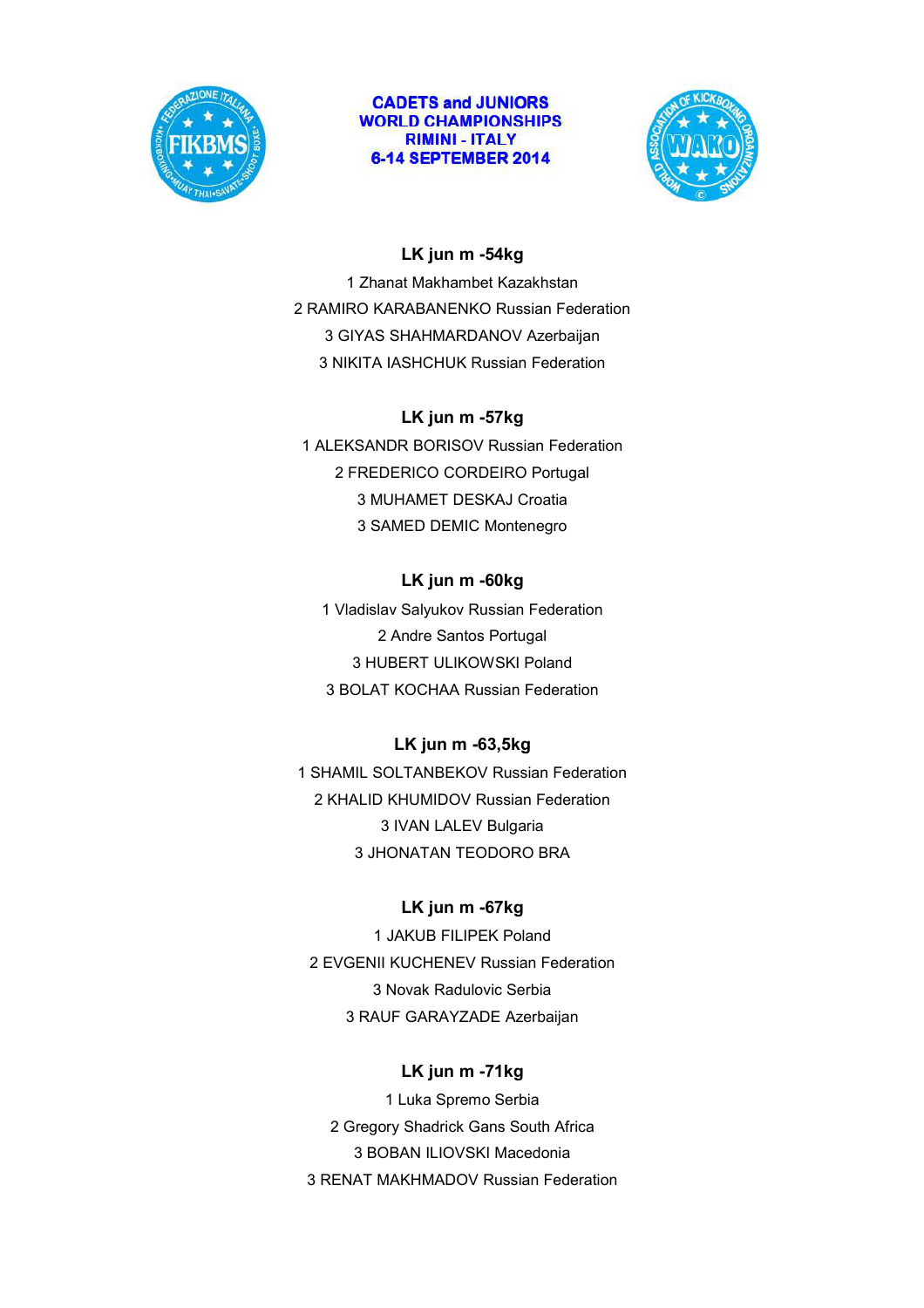



## **LK jun m -75kg**

1 Aleksandar Menkovic Serbia 2 EMIL MOVSUMZADE Azerbaijan 3 IVAN STRINIC Croatia 3 AMIR ALBOROV Russian Federation

### **LK jun m -81kg**

1 VLADIMIR DENISIUK Russian Federation 2 SANDRO POLETAN Bosnia and Herzegovina 3 ADNAN HALILOVIC Bosnia and Herzegovina 3 ROMAN PIATNITCA Russian Federation

## **LK jun m -86kg**

1 Marin Iordanov SPAIN 2 MAKHACH KAZANBIEV Russian Federation 3 ANTON PYRKOV Russian Federation 3 MENSUR MURIAC Montenegro

## **LK jun m -91kg**

1 ULUKBEK AMATOV Russian Federation 2 MATEO PANZIC Croatia 3 MIKHAIL NAVALNOV Russian Federation

## **LK jun m +91kg**

1 Srdjan Aleksic Serbia 2 MATE LABROVIC Croatia 3 ZALIM KHROMOV Russian Federation 3 Bence Sallai Hungary

## **LK jun f -48kg**

1 PATRACIA LOURENACO Portugal 2 Fabiana Bytyqi Czech Republic 3 DAGMARA TCHOREK Poland 3 PETRA JALSOVECKI Croatia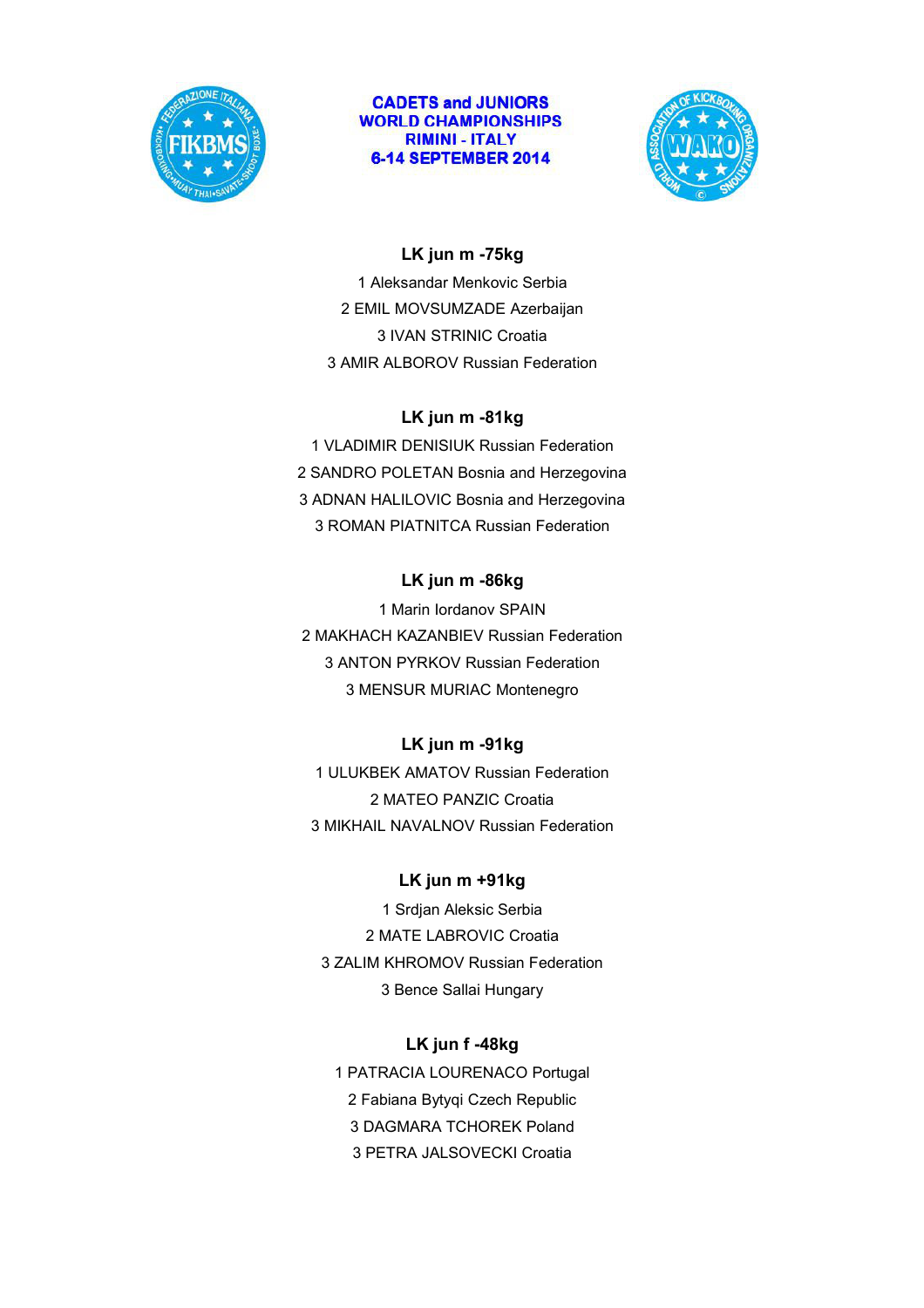



## **LK jun f -52kg**

1 Saida Bukvic Serbia 2 SAVVINA VATISTA Greece 3 ANA FILIPOVIC Croatia 3 EWELINA NOWOSIELSKA Poland

## **LK jun f -56kg**

1 TATIANA PONOMAREVA Russian Federation 2 DRAGANA VITKOVIC Bosnia and Herzegovina 3 MAGDA RUAS Portugal 3 MARIKA PAGLIAROLI Italy

## **LK jun f -60kg**

1 DOMINIKA GLEISNER Poland 2 PANZA ANGELINA France 3 LUCIJA REGVAT Croatia 3 ANNA KUTIAVINA Russian Federation

## **LK jun f -65kg**

1 Koysultanova Napisat Russian Federation 2 EMILIE CHARETTE Canada 3 Kirsten Cecilia De Wit South Africa **LK jun f -70kg** 1 Tena LONCARIC Croatia

- 2 Dragana Sretenovic Serbia
- 3 DORIS LUCINGER Croatia

## **K1 jun -16years m -45kg**

1 ILIA KONOBEEV Russian Federation 2 Khovalyo Uran Russian Federation 3 RAMANAU DZMITRY Belarus 3 SAHIL SARKAROV Azerbaijan

## **K1 jun -16years m -48kg**

1 Boris Khertek Russian Federation 2 CEGURCO VLADISLAV Moldova 3 Josh Cassius Cloete South Africa 3 ANDREY FILIPPOV Russian Federation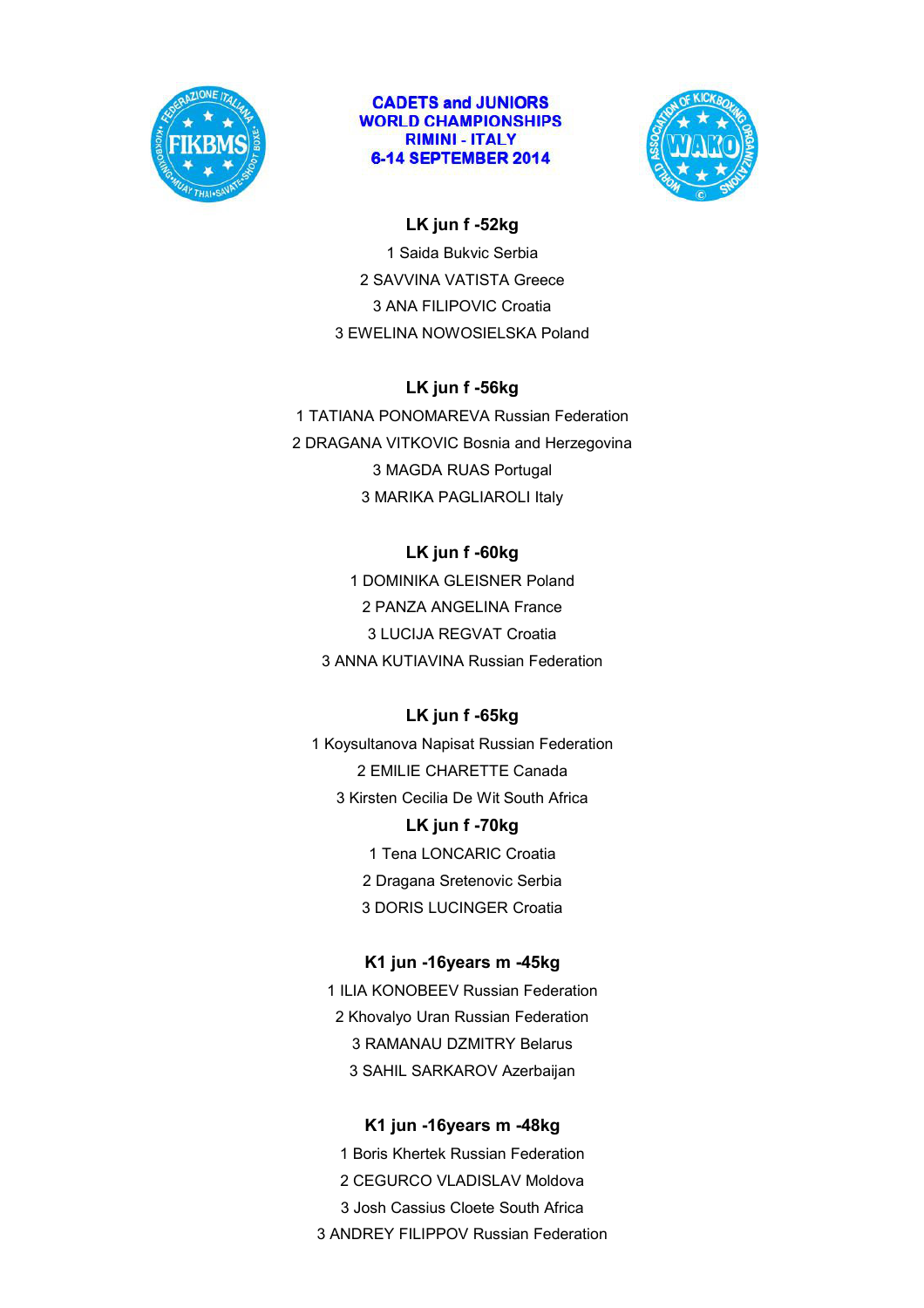



#### **K1 jun -16years m -51kg**

1 Batyrgaziev Albert Russian Federation 2 Nedostoev Vasilie Russian Federation 3 VINNIK ARTSIOM Belarus 3 ROBERT SIEBYLA Poland

### **K1 jun -16years m -54kg**

1 Sviadomski MIkalai Belarus 2 Evgenii Nedostoev Russian Federation 3 Titas Morkcnas Lithuania 3 Abdulmumin Kamalov Russian Federation

### **K1 jun -16years m -57kg**

1 AZamat Taikeshev Kazakhstan 2 MIKOÅA J KOPANISZYN Poland 3 HEYDAR MIRZAYEV Azerbaijan 3 NIKITA BOBROV Russian Federation

## **K1 jun -16years m -60kg**

1 Zekria Rezai Austria 2 MORARI PETRU Moldova 3 Martin Oravkin Slovakia 3 ERNEST KISIEL Poland

#### **K1 jun -16years m -63,5kg**

1 TAMERLAN BASHIROV Russian Federation 2 Sergei Krutelev Russian Federation 3 Lukas Jablonskas Lithuania 3 Ilja Koponev Estonia

#### **K1 jun -16years m -67kg**

1 Tuinov Vladislav Russian Federation 2 KASPER MUSZYNSKI Poland 3 SAPRANKOU MIKITA Belarus

3 Ruslan Ivanov Russian Federation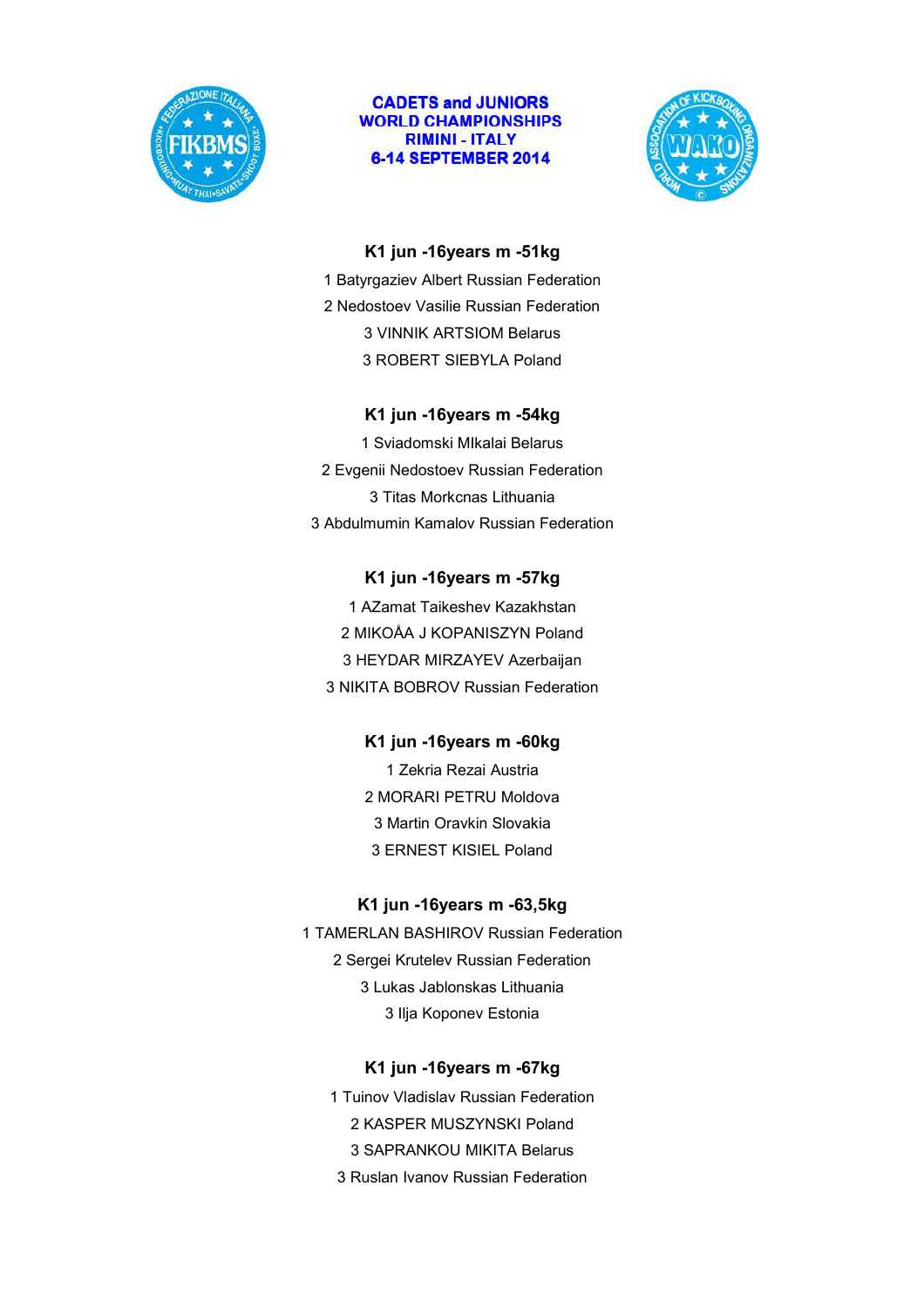



#### **K1 jun -16years m -71kg**

1 Taimaz Gasanchanov Russian Federation 2 TELESMAN DENIS Moldova 3 Raimondas Avlasevicius Lithuania 3 SOURABH SURRESH TAKALE India

### **K1 jun -16years m -75kg**

1 Zoltan Nardoletti Hungary 2 PAVEL LOZICKI Israel 3 MAKSIM IAGUSHKIN Russian Federation

## **K1 jun -16years m +81kg**

1 JAKUB JASKULA Poland 2 LUCA CARNEVALI Italy 3 Zulidov Iliya Russian Federation 3 Adji Khudoian Russian Federation

## **K1 jun -16years f -48kg**

1 Liana Suerbaeva Russian Federation 2 ANASTASIIA MATIUSCHENKO Russian Federation

## **K1 jun -16years f -52kg**

1 KISELEVA EKATERINA Russian Federation 2 ANASTASIIA KARNAUKHOVA Russian Federation

## **K1 jun -16years f -56kg**

1 EWA PIETRZYKOWSKA Poland 2 Kristina Tcypa Russian Federation 3 Diana Kurmanova Russian Federation

#### **K1 jun -16years f -60kg**

1 INASS ZAMBUJO Portugal 2 Rebeka Szendrei Hungary 3 SEJLA OMICEVIC Bosnia and Herzegovina

#### **K1 jun m -51kg**

1 ANAR MAMMADOV Azerbaijan 2 ISAK ALIYEV Azerbaijan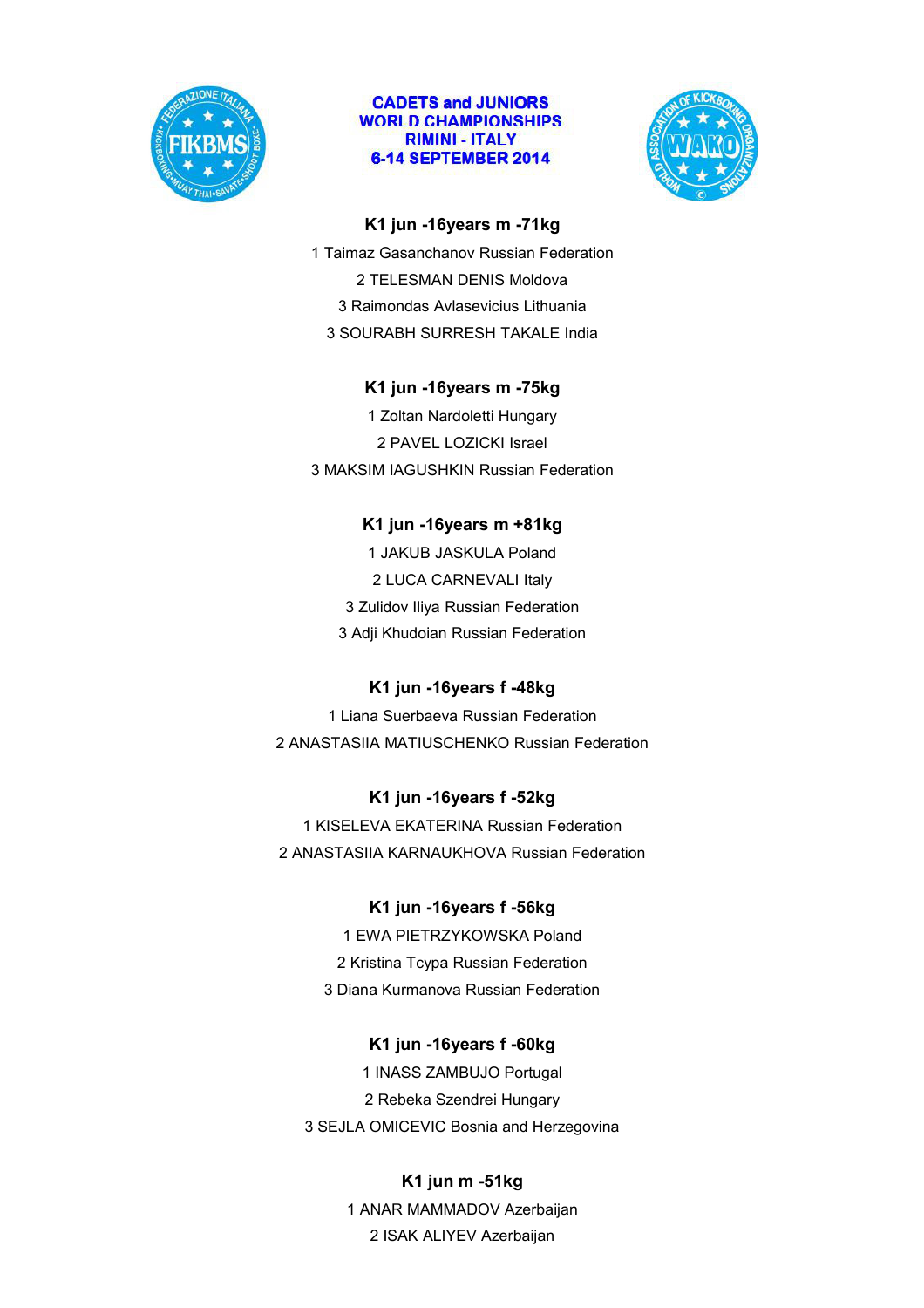



3 Adilet Sakhamov Kazakhstan

## **K1 jun m -54kg**

1 ALEKSANDR LEPIKHOV Russian Federation 2 YOSEF SAHAR Israel 3 KRISTIAN NEDELCHEV Bulgaria 3 MARIUSZ LACH Poland

## **K1 jun m -57kg**

1 VICTOR MEDVEDEV Russian Federation 2 GANBAR AZIMOV Azerbaijan 3 KRYSTIAN BERNATOWICZ Poland 3 ABARGEL AVIV Israel

## **K1 jun m -60kg**

1 ANDREJ KEDVES Croatia 2 DANIIL POSLIAK Russian Federation 3 Patrik Maramarosi Hungary 3 YOSHBA ABRAMOV Israel

## **K1 jun m -63,5kg**

1 IVAN ULASHKIN Russian Federation 2 ALEKSANDR KISLUCHIN Russian Federation 3 MARCIN BORECKI Poland 3 Kyrylo Yershov Ukraine

## **K1 jun m -67kg**

1 FEDOR ZOLOTAREV Russian Federation 2 OUAFI YACINE France 3 BARTOSZ ZAJAC Poland 3 CEDO PANTIC Bosnia and Herzegovina

## **K1 jun m -71kg**

1 ILYA TOPCHIN Russian Federation 2 GUILHERME OLIVEIRA Portugal 3 Elvis Jansons Latvia 3 ADAM GIELATA Poland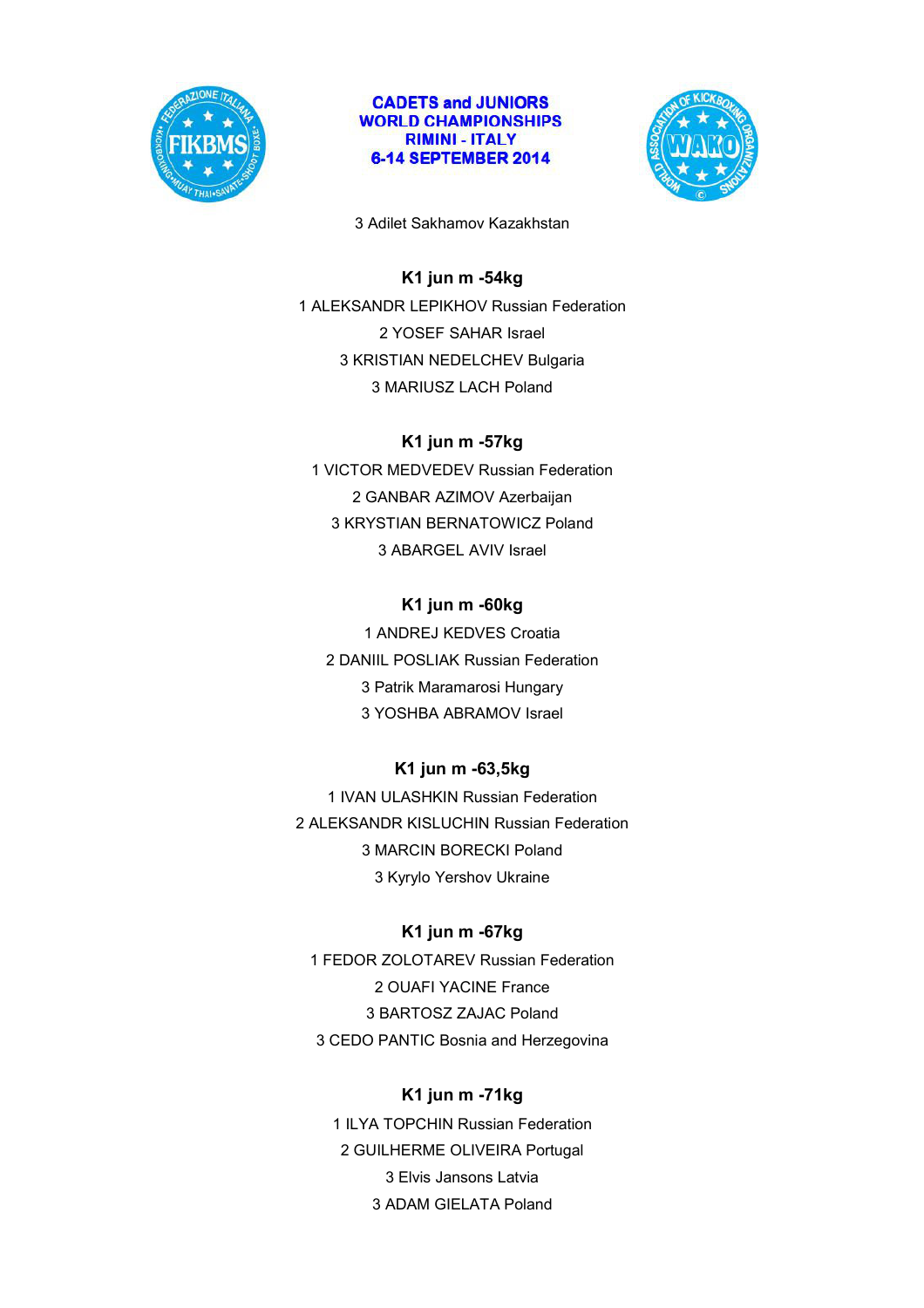



## **K1 jun m -75kg**

1 BOGDAN SHUMAROV Bulgaria 2 FILIP ADAMIOK Poland 3 ARTEM POLESHCHUK Russian Federation 3 JURE SMOLE Slovenia

## **K1 jun m -81kg**

1 KACPER FRANSZCZAK Poland 2 ANTO SIRIC Croatia 3 HASAN HUSEINBASIC Bosnia and Herzegovina

## **K1 jun m -86kg**

1 Matej Penaz Czech Republic 2 Jurgens Bence South Africa 3 MAHIR TURKO Bosnia and Herzegovina

## **K1 jun m -91kg**

1 Mitar Dugalic Serbia 2 AHMED KRNJIC Bosnia and Herzegovina

## **K1 jun m +91kg**

1 Maksim Bruskov Estonia 2 Norbert Kovacs Hungary 3 OLEG SAUSTOV Russian Federation

## **K1 jun f -52kg**

1 LIUBOV SOSENKOVA Russian Federation 2 PATRYCJA PAMULA Poland 3 Jovana Trifunagic Serbia

## **K1 jun f -56kg**

1 Bianka Balajti Hungary 2 Valentina Keri Serbia 3 REDZHINA KHUDOBASHEVA Russian Federation 3 PAULINA SACZUK Poland

## **K1 jun f -65kg**

1 KALACHNIKOFF MALLAURY France